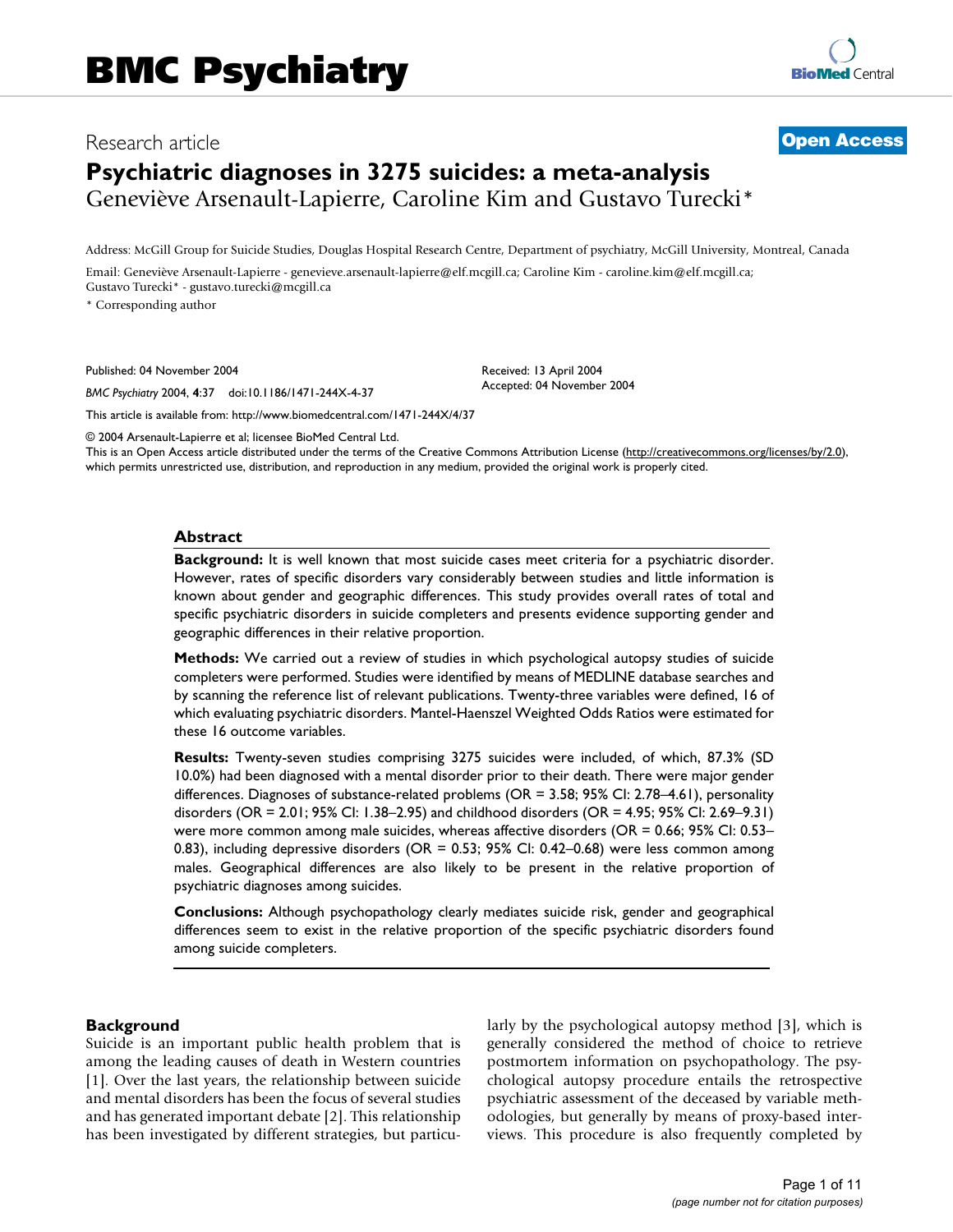having access to medical and other relevant dossiers from the subject on whom the psychological autopsy is carried out [4,5].

It is well established that psychopathology is an important predictor of suicide completion [6], but there is considerable variability between studies in rates of total and specific psychiatric disorders [7]. One of the most consistent findings in suicidology is the excess of male suicides observed in most countries [8], with a few notable and important exceptions, such as China [1,9]. Geographic origin is another important source of variation [1]. However, the possibility that clinical and other behavioural factors could at least partly mediate gender and geographic differences in suicide rates has been little explored. The aim of this study was to carry out quantitative syntheses of overall and specific psychiatric diagnoses found in suicide studies and to explore possible gender and geographical differences in the distribution of psychiatric disorders among suicide completers.

# **Methods**

# *Study identification*

To identify studies for this review, the National Library of Medicine (NLM) PubMed database was searched up to December 2002 using English language and human study limits. The Medical Subject Heading (MeSH) terms "suicide AND psychological autopsy", "suicide AND psychopathology", "suicide AND (postmortem diagnoses OR postmortem diagnosis)", and "(mental disorders/\*epidemiology) AND prevalence AND ((suicide/\*statistics & numerical data) NOT suicide attempts)" were used. Finally, in order to find other articles not obtained through electronic searches, reference lists from original studies as well as from not independent studies were screened.

# *Study selection*

The inclusion criteria for considering articles for this review were as follow. Studies had to: 1) be original, 2) be published in English, 3) contain information on diagnostic distribution, 4) include suicide completers unselected according to specific mental disorders, 5) use of a psychological autopsy method, which for the purpose of this review was considered as the process of reconstructing psychiatric diagnoses based either on interviews with informants (regardless of the specific diagnostic instrument methodology) or on review of multiple official records that contained interviews with informants such as general practitioners, other professionals and relatives or friends, 6) use of standard diagnostic criteria (any versions of the Diagnostic and Statistical Manual of Mental Disorders, the International Classification of Diseases or the Research Diagnostic Criteria).

Studies were excluded if: 1) their sample was not independent from that investigated in another study (see below for criteria on which one was included), 2) they were reports on suicide in one specific diagnostic category and 3) if diagnoses were simply extracted from medical records without review of multiple sources of information.

A single reviewer (G.A.L.) made a prior screening to identify and select articles. When titles and abstracts were deemed adequate or when they remained too obscure to reach a verdict, full texts were retrieved for further evaluation in conformity with the inclusion and exclusion criteria.

# *Study assessment*

A total of 23 variables were defined, three of which relate to demographic information, four other concern the method of diagnosis, and 16 evaluate the presence of psychiatric diagnoses. To obtain the latter 16 variables (shown in table 1; see 1), every diagnostic term used in the original studies was categorised into one of the 16 predefined groups. So diagnoses such as "intermittent depressive disorder" or "neurotic depression" reported in some studies were coded under "depressive disorders' variable and diagnoses such as "alcohol use", "alcohol misuse" and "alcohol abuse" were coded as "alcohol problems". All substances noted as other than alcohol were coded under "other substances problems". These two variables were then recoded as "any substance problems". The same was achieved with the "depressive disorders" and "bipolar disorders" which were recoded as "any affective disorders".

Disorders labelled as "other" or as a subset of various disorders without further specification were left aside. For all studies the most specific diagnosis was considered. That is, when the authors broke down general diagnosis such as "affective disorder" into "depressive disorders" and "bipolar disorders", only these more specific diagnoses were noted and accounted for in our study.

When two studies or more were carried on the same population, the study with the largest sample and the most informative report was consistently selected. When multiple diagnoses and principal diagnoses (those deemed by the investigators as more related to the suicide) were reported, preference was given to the former. In four cases, secondary diagnoses were added to principal diagnoses to obtain multiple diagnoses [10-13]. Studies for which controls were selected among psychiatric in-patients or matched to suicides by mental diagnosis, only suicide cases were included in our analysis [12,14]. In the study by Graham and Burvill [15], controls were older suicide completers, and so they were included in our suicide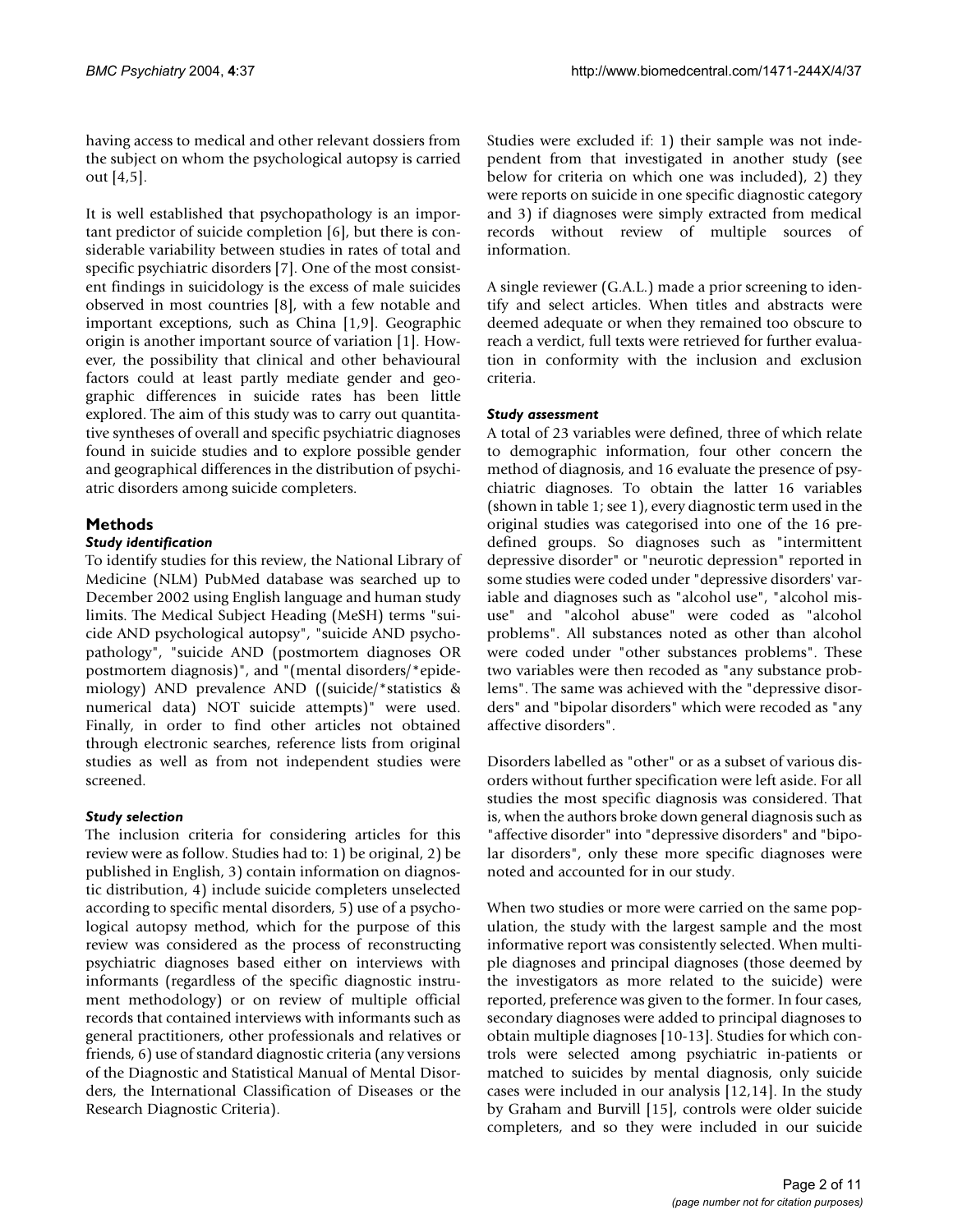group. In the study by Hawton et al. [10], only diagnoses for suicides obtained by means of an interview were included. In three case-control studies [16-18], not all suicide cases were matched to a control. In these cases, we considered the full suicide sample in the descriptive analyses, but only the control-matched suicides in the quantitative analyses.

# *Statistical analysis*

Descriptive analyses and homogeneity tests were carried out before pooling the data. In order to determine the risks of having had a disorder, suicides and controls were recorded in 2 × 2 tables. These data were then stratified by the 16 outcome variables and Mantel-Haenszel Weighted Odds Ratios (OR) and 95% confidence intervals (95% CI) were estimated. Gender differences were also explored by means of Odds Ratios. Major disorders were then compared between the different demographic areas by means of  $\chi^2$  to assess variations in the diagnostic distribution across these demographic areas. All statistical analyses were carried out using Epi Info 6, version 6.04d (C.D.C., U.S.A.; W.H.O., Geneva, Switzerland).

# **Results**

A total of 152 studies were initially identified. After selection according to inclusion/exclusion criteria, 27 studies were included in this review. The most common reasons for exclusion were that a) no diagnostic distribution was provided  $(n = 46)$  [6,19-63], b) samples were pre-selected according to a psychiatric disorder  $(n = 30)$  [64-93], c) there was another report on the same sample that either included more subjects or was more informative  $(n = 29)$ [3,94-121]. Four other studies were about non-completers [122-125]. Another was not in English [126], and others reported only on one type of disorder [127,128], and therefore, they were all excluded. Additional 14 studies [7,129-141] were excluded because the diagnostic criteria were either unspecified or not standard.

The studies by Rich et al. [99] and by Foster et al [142] were not independent from, respectively, Rich et al. [143] and Foster et al. [144]. Although non-independent, these studies provided information of different quality, and thus, were included in our review. Accordingly, Rich et al. [99] and Foster et al. [142] were considered, respectively in the gender difference analysis and the case-control comparisons, whereas the study by Rich et al. [143] and Foster et al. [144] were considered for the descriptive analysis.

# *Methodological assessment*

Among the 27 studies that were retained, 52% (14/27) were case-control studies. Eighty-one percent (22/27) of the studies were published after 1990. Sixty-seven percent of the studies (18/27) used DSM diagnostic criteria,

whereas only 22% (6/27) and 11% (3/27) used the ICD and RDC diagnostic criteria respectively. Multiple diagnoses were investigated in 63% (17/27) of the studies, whereas principal diagnoses only were given for the other 10 studies. A description of the demographic and methodological features of these 27 studies is shown in table 1.

# *Demographic features*

A total of 3275 suicides were included in our study with a mean number of 121 (standard deviation (SD) 103) suicides per study. There were 11 studies where diagnoses were given by gender for a subtotal of 933 males and 462 females [10,11,18,99,144-150]

There were 14 studies [10-12,14,17,142,145- 147,149,151-154] carried out in Europe, including one in Israel [145]. These 14 European studies comprised a total of 1488 suicides. Seven studies were from North America [13,18,143,148,150,155,156] with 794 suicides, three others were from Australia [15,157,158] with 258 suicides and, finally, three were from Asia [9,16,159]. with 735 suicides.

# *Diagnostic distribution*

The mean percentage of suicides with a psychiatric diagnosis was 87.3 % (SD 10.0 %). However, only 14 of the 27 studies reported both axes I and II disorders (see table 1). The remaining 13 studies only assessed axis I diagnoses. The mean percentage of controls with a diagnosis was, as expected, lower (34.9 % SD 25.1 %). As a comparison, among studies not included because the diagnostic criteria were not specified or not standard, the mean percentage of suicides with a diagnosis was not statistically different from that of the studies included in this review (78.7% SD 21.0%,  $\chi^2$ : 2.27, p = 0.13).

On average, 43.2% (SD 18.5%) of suicide cases were diagnosed with any affective disorders (including depressive and bipolar disorders) and 25.7% (SD 14.8%) with other substance problems. In these groups, respectively, depressive disorders and alcohol problems were the most frequent. Finally, personality disorders represented 16.2% (SD 8.6%) of the suicide diagnoses and psychotic disorders, including schizophrenia accounted for 9.2% (SD 10.2%).

The samples from the 14 case-control studies were found homogeneous for the 16 outcome variables according to a homogeneity test (results not shown), allowing us to pool the individual studies and determine overall risks.

Table 1 (see 1) shows that, with the exception of organic disorders and adjustment disorders, suicide cases had a higher risk of being diagnosed than controls with each of the diagnoses considered. Of these diagnoses, the risks for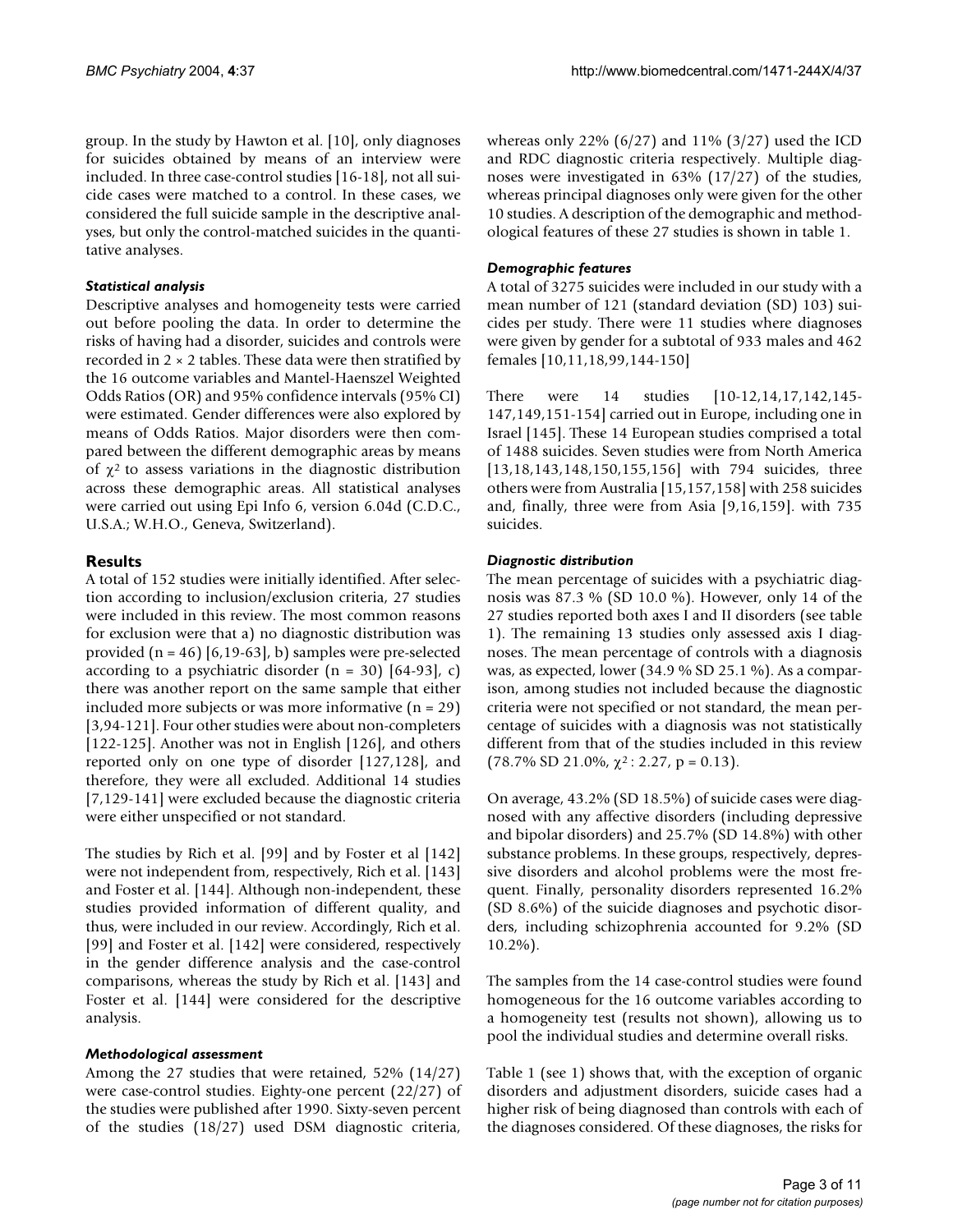| Study                            | Year      | Origin     | Diagnostic<br>criteria | Methods                                          | Number of<br>diagnoses | n Suicide   | With a $Dx$ (%) | n Control | with a $Dx$ $%$ | Matched                                                                   |
|----------------------------------|-----------|------------|------------------------|--------------------------------------------------|------------------------|-------------|-----------------|-----------|-----------------|---------------------------------------------------------------------------|
| Appleby et<br>al.[151]*          | 1999      | England    | ICD-10                 | Official records and<br>interviews               | Multiple               | 84          | 76 (90%)        | 64        | 17 (27%)        | Living $\pm$ 5 year<br>and sex                                            |
| Apter et<br>al.[145]*            | 1993      | Israel     | DSM-III                | Official records and<br>interviews               | Principal              | 43          | 35 (81%)        |           |                 |                                                                           |
| Asgard<br>U.[147]                | 1990      | Sweden     | <b>RDC</b>             | Official records and<br>interviews               | Principal              | 104         | 99 (95%)        |           |                 |                                                                           |
| Cavanagh et<br>al.[14]           | 1999      | Scotland   | DSM-III                | Official records and<br>interviews               | Principal              | 45          | 44 (98%)        |           |                 |                                                                           |
| Cheng et<br>al.[16]*             | 1995      | Taiwan     | DSM-III-R              | Official records and<br>interviews               | Multiple               | 116         | 114 (98%)       | 226       | 130 (58%)       | Living $\pm$ 5<br>years, sex, area<br>of residence                        |
| Conwell et<br>al.[156]*          | 1996      | USA        | DSM-III-R              | Official records and<br>interviews               | Multiple               | 4           | 127 (90%)       |           |                 |                                                                           |
| Foster et<br>al.[142,144]        | 1997/1999 | Ireland    | DSM-III-R              | Official records and<br>interviews               | Multiple               | 18          | 106 (90%)       | 117       | 30 (26%)        | List of<br>deceased's GP<br>Age, gender,                                  |
| Harwood et<br>al.[17]*           | 2001      | England    | ICD-10                 | Official records and<br>interviews               | Multiple               | 100         | 93 (93%)        | 54        | N/A             | marital status<br>Natural deaths<br>Age and sex                           |
| Hawton et<br>al.[10]             | 2002      | England    | $ICD-10$               | Official records and<br>interviews               | Multiple               | 42          | 38 (90%)        | 84        | 6 (7%)          | Living nurses $\pm$<br>10 years,<br>specialty and                         |
| Henriksson et                    | 1993      | Finland    | DSM-III-R              | Official records and                             | Multiple               | 229         | 225 (98%)       |           |                 | seniority                                                                 |
| al.[11]<br>Houston et            | 2001      | England    | $ICD-10$               | interviews<br>Official records and               | Multiple               | 47          | 40 (85%)        |           |                 |                                                                           |
| al.[12]<br>Lesage et<br>al.[150] | 1994      | Canada     | DSM-III-R              | interviews<br>Official records and<br>interviews | Multiple               | 75          | 69 (92%)        | 75        | N/A             | Living<br>Neighbourhoo<br>d, age, marital                                 |
| Phillips et<br>al.[9]*           | 2002      | China      | DSM-IV                 | Interviews with<br>informants                    | Principal              | 519         | 325 (63%)       | 536       | 93 (17%)        | status and<br>occupation<br>Accidental<br>deaths<br>Geographical<br>areas |
| Rich et<br>al.[143]              | 1986      | <b>USA</b> | DSM-III                | Official records and<br>interviews               | Multiple               | 283         | 258 (91%)       |           |                 |                                                                           |
| Runeson<br>B.[153]               | 1989      | Sweden     | DSM-III-R              | Official records and<br>interviews               | Principal              | 58          | 57 (98%)        |           |                 |                                                                           |
| Shaffer et<br>al.[18]*           | 1996      | <b>USA</b> | DSM-III                | Official records and<br>interviews               | Multiple               | <u>  19</u> | 108(91%)        |           |                 |                                                                           |
| Shaffi et<br>al.[13]*            | 1988      | <b>USA</b> | DSM-III                | Official records and<br>interviews               | Multiple               | 21          | 20 (95%)        | 21        | 11(52%)         | Living friends<br>Sex, age, race,<br>education,                           |
|                                  |           |            |                        |                                                  |                        |             |                 |           |                 | religion,<br>income, and<br>father's<br>education                         |
| Vijayakumar<br>et al.[159]*      | 1999      | India      | DSM-III-R              | Official records and<br>interviews               | Principal              | 100         | 88 (88%)        | 100       | 14 (14%)        | Living SES, sex<br>and $\pm$ 2 years                                      |
| Waern et<br>al.[154]*            | 2002      | Sweden     | DSM-IV                 | Official records and<br>interviews               | Multiple               | 85          | 82 (96%)        | 153       | 28 (18%)        | Living Sex, $\pm 2$<br>years                                              |
| Boardman et<br>al.[152]          | 1999      | England    | ICD-10                 | Multiple official<br>records                     | Multiple               | 212         | 151 (71%)       | 212       | 40 (19%)        | Unnatural<br>deaths $\pm$ 5<br>years and sex                              |
| Cantor et<br>al.[157]            | 1989      | Australia  | DSM-III-R              | Multiple official<br>records                     | Principal              | 47          | 41 (87%)        |           |                 |                                                                           |
| Groholt et<br>al.[149]*          | 1997      | Norway     | DSM-III-R              | Multiple official<br>records                     | Multiple               | 2           | 90 (74%)        |           |                 |                                                                           |
| Thacore et<br>al.[158]           | 2000      | Australia  | ICD-9                  | Multiple official<br>records                     | Principal              | 75          | 46 (65%)        |           |                 |                                                                           |
| Graham et<br>al.[15]             | 1992      | Australia  | DSM-III                | Multiple official<br>records                     | Multiple               | 136         | 120 (88%)       |           |                 |                                                                           |
| Brent et<br>al.[148]             | 1999      | <b>USA</b> | DSM-III                | Interviews with<br>informants                    | Multiple               | 140         | 115 (82%)       | 131       | 32 (24%)        | Living Age,<br>race, gender,<br>country and                               |
| Cerel et<br>al.[155]             | 2000      | <b>USA</b> | <b>RDC</b>             | Interviews with<br>informants                    | Multiple               | 15          | 13 (87%)        | 201       | 70 (35%)        | SES<br>Non-suicide<br>bereaved family                                     |
| Arato et<br>al.[146]*            | 1987      | Hungary    | <b>RDC</b>             | Interviews with<br>informants                    | Principal              | 200         | 162(81%)        |           |                 |                                                                           |

#### **Table 2: Description of the 27 studies included in this meta-analysis**

\* Based on axis I disorders only. N/A – information not available or not clear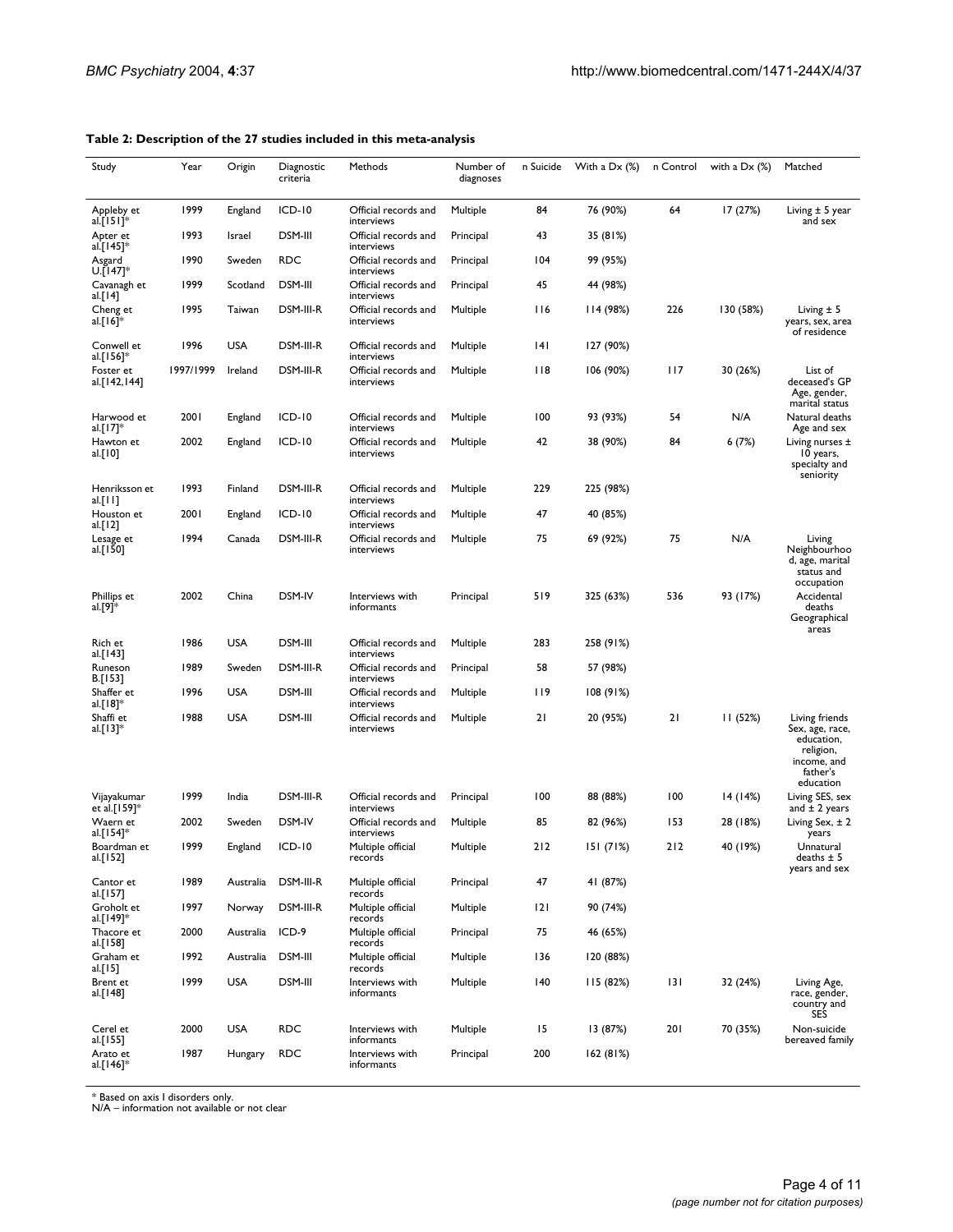psychotic disorders were the highest (OR = 15.38; 95% CI: 3.53–97.82) followed by the variable "at least one psychiatric disorder" (OR = 10.50; 95% CI: 9.60–13.56). The risk for schizophrenia was also particularly high (OR = 5.56; 95% CI: 3.12–10.24). This is due to the fact that there were only 15 control subjects altogether diagnosed with schizophrenia and two with psychotic disorders.

Statistically significant differences were found when male and female suicide cases were compared (see table [2\)](#page-4-0). However, gender-based comparisons should be considered cautiously as, when available, demographic information indicated that female suicides included in the studies reviewed tended to be older than males (table [4](#page-5-0)). Nevertheless, even considering this potential limitation, the results are interesting. The risks for alcohol (OR = 2.19; 95% CI: 1.63–2.95), other substance problems (OR = 2.02; 95% CI: 1.32–3.10), and any substance problems (OR = 3.58; 95% CI: 2.78–4.61), personality disorders (OR = 2.01; 95% CI: 1.38–2.95) or childhood disorders (OR = 4.95; 95% CI: 2.69–9.31) were greater in male as opposed to female suicides. On the other hand, the risks of having depressive disorders (OR = 0.53; 95% CI: 0.42– 0.68) or any affective disorders (OR = 0.66; 95% CI: 0.53– 0.83) were lower in males.

Analysing the data according to geographic areas, the diagnostic distribution of the key diagnoses found in suicides differed significantly between world regions (see table [3](#page-4-1)), but as mentioned above, potential age-related biases may apply (table [4](#page-5-0)). The American suicides were more often diagnosed with a psychiatric disorder than suicides in the other regions of the world; 89.7 % (SD 4.2 %) of the American suicides had at least one diagnosis, whereas 88.8 % (SD 8.9 %) of the European suicides, 83.0 % (SD 18.4 %) of the Asian suicides and 78.9 % (SD 15.3 %) of the Australian suicides had at least one psychiatric diagnosis.

#### <span id="page-4-0"></span>**Table 3: Odds Ratios for major outcome variables across sexes**

| <b>Disorders</b>                           | n for females   | n for males | OR (95% CI)            | $\chi^2$ | p-value |
|--------------------------------------------|-----------------|-------------|------------------------|----------|---------|
| Any psychiatric disorders                  | 398             | 801         | $0.98(0.70 - 1.36)$    | 0.02     | 0.881   |
| Schizophrenia                              | 17              | 44          | $1.30(0.71 - 2.39)$    | 0.79     | 0.373   |
| Other psychotic disorders or psychosis NOS | 15              | 40          | $1.33(0.71 - 2.56)$    | 0.88     | 0.347   |
| Somatoform, anxiety and neurotic disorders | 33              | 83          | $1.27(0.85 - 1.97)$    | 1.24     | 0.265   |
| Bipolar disorders                          | 26              | 43          | $0.81(0.48 - 1.38)$    | 0.68     | 0.409   |
| Organic disorders                          | 6               | 15          | $1.24(0.45 - 3.60)$    | 0.20     | 0.656   |
| Adjustment disorders                       | 31              | 64          | $1.02$ $(0.64 - 1.64)$ | 0.01     | 0.917   |
| Disorders more likely if male              |                 |             |                        |          |         |
| Alcohol problems                           | 73              | 272         | $2.19(1.63 - 2.95)$    | 29.57    | 0.000   |
| Other substances problems                  | 32              | 122         | $2.02(1.32 - 3.10)$    | 11.89    | 0.001   |
| Any substances problems                    | 110             | 436         | $3.58(2.78 - 4.61)$    | 110.18   | 0.000   |
| Personality disorders                      | 41              | 153         | $2.01(1.38-2.95)$      | 14.60    | 0.000   |
| Childhood disorders                        | $\overline{13}$ | 117         | $4.95(2.69 - 9.31)$    | 34.57    | 0.000   |
| Disorders more likely if female            |                 |             |                        |          |         |
| Depressive disorders                       | 199             | 268         | $0.53(0.42 - 0.68)$    | 28.56    | 0.000   |
| Any affective disorders                    | 272             | 454         | $0.66(0.53 - 0.83)$    | 12.91    | 0.000   |
| Other disorders                            | 16              | 12          | $0.36(0.16 - 0.82)$    | 7.44     | 0.006   |

#### <span id="page-4-1"></span>**Table 4: Diagnostic distribution across different regions of the world**

|                                                              | European (%) | North American (%) | Australian (%) | Asian (%)  | $\chi^2$              |
|--------------------------------------------------------------|--------------|--------------------|----------------|------------|-----------------------|
| Affective disorders                                          | 753 (48.5)   | 390 (33.6)         | 71 (32.7)      | 335(51.3)  | $11.3*$               |
| Substances-related disorders                                 | 390 (18.6)   | 573 (40.1)         | 106(24.1)      | 135(26.7)  | $12.1*$               |
| Schizophrenia and other psychotic disorders or psychosis NOS | 125(7.5)     | 42 (4.2)           | 29(24.3)       | 53(8.4)    | $24.1*$               |
| Personality disorders                                        | 197(16.8)    | 75 (13.4)          | 75 (17.7)      | 20(17.7)   | 1.2 <sup>n.s.</sup>   |
| At least one Diagnosis                                       | 1298 (88.8)  | 710 (89.7)         | 207 (78.9)     | 527 (83.0) | $6.4$ <sup>n.s.</sup> |

\* Significant at p ≤ 0.01

n.s.Non significant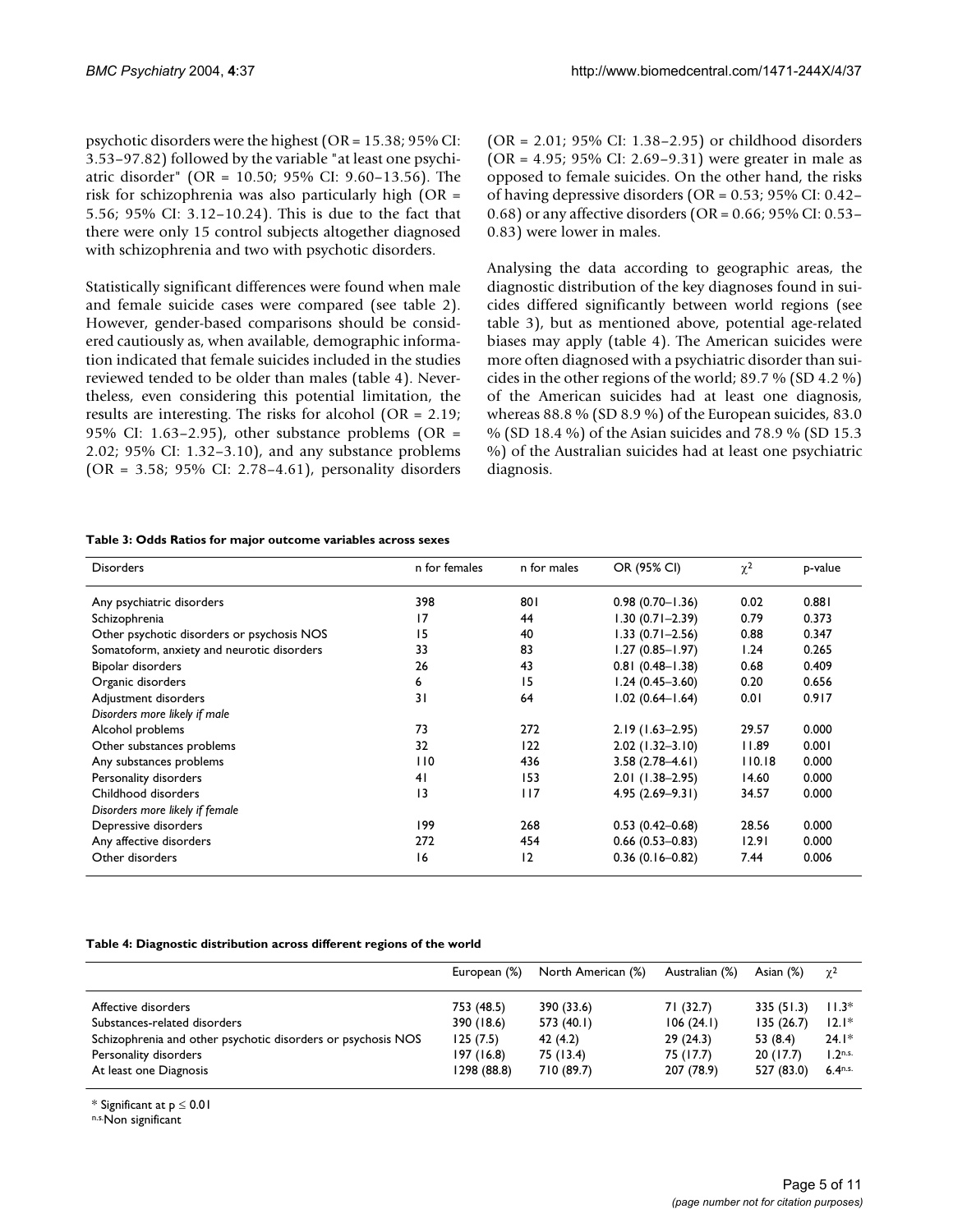#### <span id="page-5-0"></span>**Table 5: Descriptive analysis of the age and sex of subjects**

N/A – information not available

\* Both sexes refers to studies in which information on age by sex was not provided, and thus, only mean age for the whole sample was available.

#### **Discussion** *Total psychopathology*

Since the first psychological autopsy studies by Robins et al. [139] in North America and by Barraclough et al. [7] in Europe, a relatively small number of studies have been carried out. These original studies were descriptive in nature, and only more recently case-control studies have been performed. The data from these studies have consistently suggested a clear relationship between mental disorders and suicide. Here we systematically reviewed these studies and pooled their results whenever possible. Our results show that, on average, 87.3 % of the subjects who committed suicide had a mental disorder. On the other hand, an average of 14.0 % of these subjects was not diagnosed with a psychiatric disorder. A possible explanation is that a diagnosis failed to be detected due to various methodological shortcomings. This possibility is concrete, as psychological autopsy studies rely on informants and/or available medical information to generate diagnostic data. In some cases, the informant has little information on the last weeks or months of life of the subject. Therefore, it is possible that the overall rate of psychopathology observed is still underestimated. This is consistent with findings from recent studies by our group focusing on suicides without an axis I diagnosis [160].

#### *Specific diagnoses*

This review confirms the overall impression from individual studies that affective, substance-related, personality and psychotic disorders account for most of the diagnoses among suicides. The two single most common diagnostic categories among suicide completers were any affective disorders (diagnosed in 43.2 % of suicide cases), and any substance disorders (present in 25.7 % of suicide cases). Recent studies on comorbidity indicate that suicide completers are more likely to have more than one psychiatric diagnosis [142,161]. In a comparison with matched community controls, Foster et al. [142] found a significant increase in suicide risk in the presence of Axis I-Axis II comorbidity (OR = 346.0,  $p < 0.0001$ ). Our group [161], investigating male completers and controls from the general population, found that suicide cases had an average of 2.36 diagnoses and that comorbidity in completers tended to be of three different patterns, according to mean number of diagnoses (range 1.19 – 4.05) and presence of impulsive-aggressive behaviours. Thus, it would have been interesting to assess overall levels of comorbidity in this review, as well as to investigate what is the amount of overlap between the different diagnoses investigated. However, very little, if any, information about comorbidity was present in the original studies reviewed and this information was impossible to retrieve from the published data.

#### *Gender differences*

The investigation of gender differences in rates of psychopathology associated to suicide should be regarded in light of the methodological limitations of this review,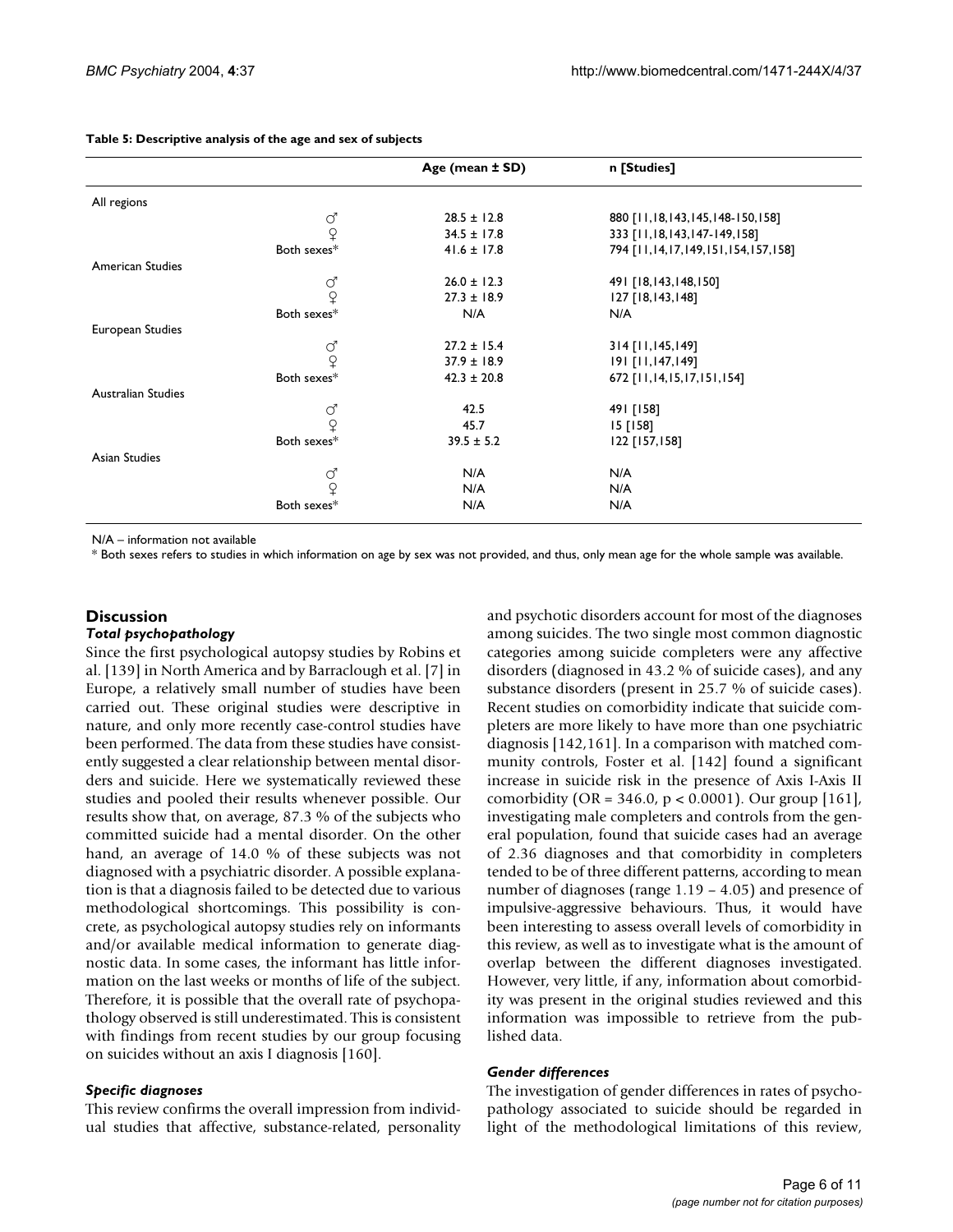which are primarily related to difficulties in comparing studies carried out using different methodological procedures, diagnostic instruments and criteria, in addition to potential differences in sample characteristics, including age distribution. However, given the important effect that gender seems to have as a suicide risk moderator and the relative lack of appropriate investigation focusing on gender differences in suicide completion, the observed differences in rates of psychopathology in male and female suicides are interesting and should be considered for validation in future studies. Our results indicate that the risk of substance-related disorders, personality disorders and childhood disorders are significantly higher in male suicides, whereas, the risk of affective disorders, specifically, depressive disorders, are greater in female suicides. On average, any substance problems represented 41.8 % (SD 21.1 %) of the male diagnoses and 24.0 % (SD 16.5 %) of the female diagnoses ( $χ$ <sup>2</sup> 7.29 p = 0.007), whereas affective disorders represented 59.4 % (SD 13.9 %) of the female diagnoses and 47.4 % (SD 12.7 %) of the male diagnoses ( $\chi^2$  2.88 p = 0.089).

Although there has been much discussion on possible factors that could help explain gender differences in suicide rates, most of the studies have primarily focused on psychosocial and demographic risk factors. There is very little data on the possible role of psychiatric and/or behavioural characteristics, which may also mediate gender differences in suicide risk. This study suggests that the underlying psychiatric morbidity may be different in male and female suicide completers. An important question that follows is whether or not the differences found in this study between male and female suicides are the consequence of gender differences in the prevalence of psychiatric disorders in the general population. Although possible, it is unlikely that differences in population rates of psychiatric disorders could explain the different distribution of psychiatric disorders observed in this study, as the gender-specific risks found were not consistently reflecting gender-differences observed in prevalence rates (for instance, schizophrenia and psychotic disorders) and they were not always in the same direction (for instance, personality disorders).

An interesting finding of this study was precisely the absence of gender differences in schizophrenia. This is not necessarily inconsistent with suggestions that most of the suicide cases in schizophrenia are males [162-164], as our findings basically indicate that there are no relative differences between genders in the proportion of suicide cases that are diagnosed with schizophrenia. However, our findings are inconsistent with the common generalization that schizophrenics tend to commit suicide early in the course of the disease because, given gender-differences in the age at onset in schizophrenia [165], with males more likely to have the onset at younger ages, one would expect

a considerably higher proportion of schizophrenia among male completers, even if the age distribution in our sample suggests that women in general seemed older than men. In summary, despite the potential methodological limitations discussed above, our results in gender differences in clinical correlates of suicide are interesting and should be further investigated.

# *Geographic differences*

We also found differences in rates of psychiatric disorders in studies from different geographic origins. This finding may indicate social and cultural factors influencing how one views and interprets suicide and cultural biases towards or against specific diagnoses. Alternatively, as discussed for gender-based comparisons, demographic (age, rural vs. urban samples, socioeconomic and educational level, etc.) differences between the samples could explain some of these results. In view of that, similar limitations, as those for the analysis of gender differences, apply to the analysis of geographical differences in rates of psychopathology associated to suicide (see table [4\)](#page-5-0). American women seem younger than in any other region, Australian women and men appear older than those in the other regions, and no Asian studies provide age means for their sample. In spite of these limitations, our review suggests that, although psychopathology mediates suicide worldwide, there seem to be differences across different parts of the world in the relative proportion of the specific psychiatric disorders found among suicide completers. As mentioned above, these differences may be attributed to variance in psychological autopsy methodologies between countries, or yet, to important differences in the prevalence of psychiatric disorders. Although it is possible that methodological differences between studies play a certain role explaining some of the differences found, it is unlikely that they accounted for all differences found as the studies included in these regional comparisons used similar methods and diagnostic criteria, whereas the differences found were substantial. It is not likely either that diversity between countries in prevalence of psychiatric disorders account for all the observed regional differences, as for some of these disorders, such as schizophrenia, it is thought that there is little variation in prevalence rates between different populations [166]. Thus, the geographical differences observed in the relative proportion of psychiatric disorders among suicide completers is an interesting issue that should be further explored.

Most limitations of this study are common to all quantitative systematic reviews. In particular to this study, one should take into account that the quantitative review was carried out with studies that, although published in a relatively short period of time (from 1986 to 2002), have variation in diagnostic criteria used and have different methodological rigor. Moreover, it is possible that between-study variation in the distribution of a series of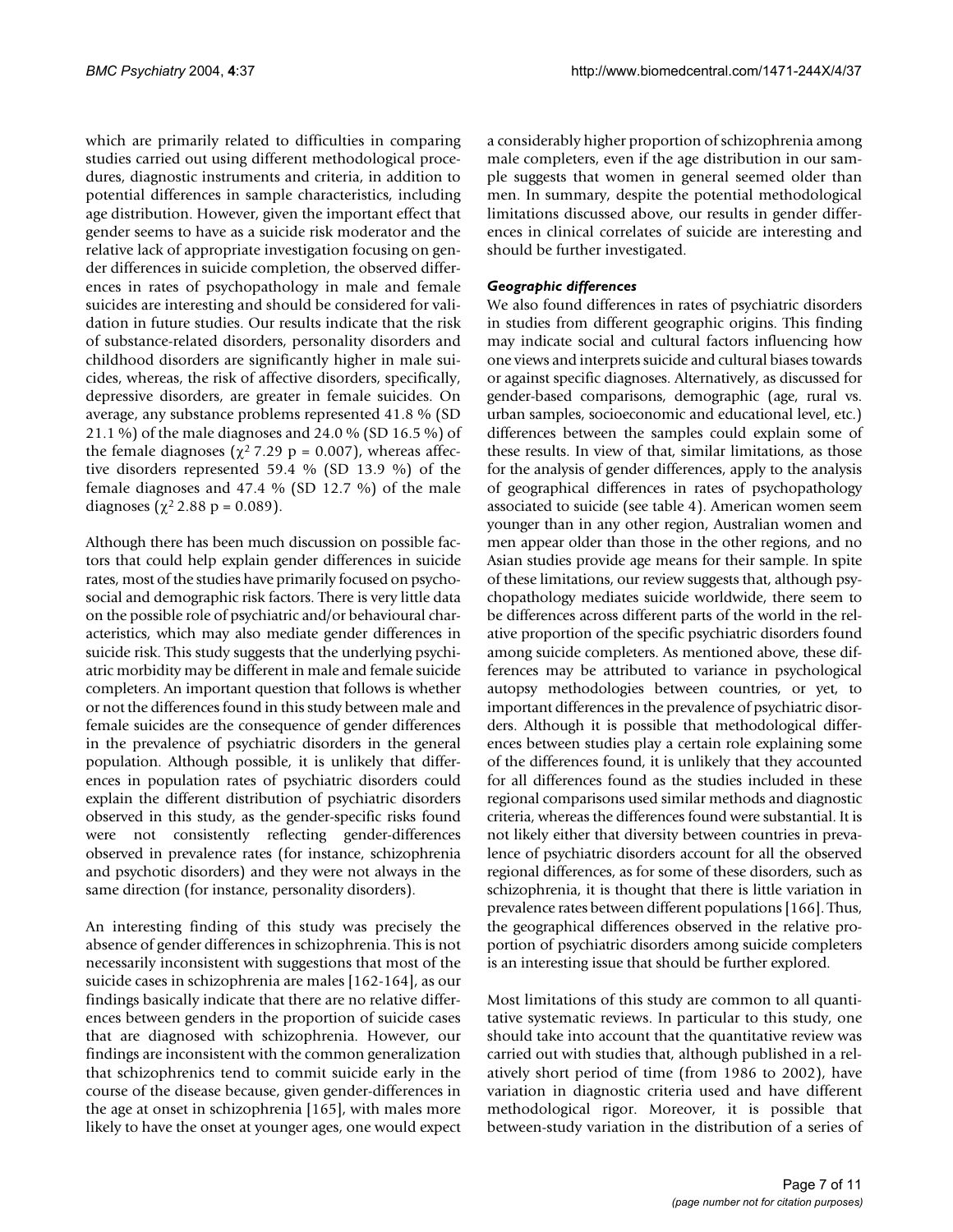demographic variables could have had an impact on our findings. We chose not to control for these methodological differences as given the diverse sources of possible variation, doing so would have considerably limited the number of studies included in the review. Therefore, we opted to be more inclusive and consider the results of this review as preliminary and providing information to be further investigated.

Over the course of this study, a report on another metaanalysis of psychological autopsy studies was published. This study, by Cavanagh et al. [167], reviewed the literature on psychological autopsies and yielded similar overall results. However, there are differences between the study by Cavanagh et al [167] and ours, both in methodology and major aims. While they identified studies through a larger number of library databases, they included only studies up to June 2000. Moreover, they did not investigate risks attributed to specific diagnostic categories, but rather risks attributed to mental health disorders, presence of an affective disorder and comorbidity. They also investigated the role of a few social variables and did not carry out analyses exploring a possible gender and geographic difference in relative rates of psychopathology.

### **Conclusions**

Our study carried out a systematic review of psychological autopsy studies of suicide and indicates that overall, 87.3% of suicide cases have a history of psychiatric disorders. We also found that male suicides have a different psychiatric profile than female suicide cases and that the relative proportion of psychiatric disorders in suicide completers tends to vary according to geographical region.

#### **Competing interests**

The author(s) declare that they have no competing interests.

#### **Authors' contributions**

GAL carried out the search, extraction of data, analysis and drafted the manuscript. CK helped with the design of the review, and the statistical analysis. GT conceived the study and participated in the design and coordination. All authors read and approved the final manuscript.

# **Additional material**

#### **Additional File 1**

*Table 1 – Mantel-Haenszel Weighed Odds Ratio. This table gives Mantel-Haenszel Weighed Odds Ratio for the 14 case-control studies included in this meta-analysis for the 16 variables of psychiatric disorders.* Click here for file

[\[http://www.biomedcentral.com/content/supplementary/1471-](http://www.biomedcentral.com/content/supplementary/1471-244X-4-37-S1.doc) 244X-4-37-S1.doc]

### **Acknowledgment**

This study was partly funded by CIHR grant MOP-38078 and a NARSAD grant. GT is a CIHR scholar.

#### **References**

- 1. WHO: **World Health Report 2000.** *Health System: Improving Performance* 2000. Ref Type: Report
- 2. Tanney BL: **Psychiatric diagnoses and suicidal acts.** In In *Comprehensive textbook of suicidology* Edited by: Marris RW, Berman AL, Sylverman MM. New York: The Guilford Press; 2000:311-341.
- 3. Farberow NL, Shneidman ES, Neuringer C: **Case history and hospitalization factors in suicides of neuropsychiatric hospital patients.** *J Nerv Ment Dis* 1966, **132:**32-44.
- 4. Hawton K, Appleby L, Platt S, Foster T, Cooper J, Malmberg A, Simkin S: **[The psychological autopsy approach to studying suicide: a](http://www.ncbi.nlm.nih.gov/entrez/query.fcgi?cmd=Retrieve&db=PubMed&dopt=Abstract&list_uids=9858086) [review of methodological issues.](http://www.ncbi.nlm.nih.gov/entrez/query.fcgi?cmd=Retrieve&db=PubMed&dopt=Abstract&list_uids=9858086)** *J Affect Disord* 1998, **50:**269-276.
- 5. Isometsa ET: **[Psychological autopsy studies a review.](http://www.ncbi.nlm.nih.gov/entrez/query.fcgi?cmd=Retrieve&db=PubMed&dopt=Abstract&list_uids=11728849)** *Eur Psychiatry* 2001, **16:**379-385.
- 6. Lonnqvist JK, Henriksson MM, Isometsa ET, Marttunen MJ, Heikkinen ME, Aro HM, Kuoppasalmi KI: **[Mental disorders and suicide](http://www.ncbi.nlm.nih.gov/entrez/query.fcgi?cmd=Retrieve&db=PubMed&dopt=Abstract&list_uids=9179954) [prevention.](http://www.ncbi.nlm.nih.gov/entrez/query.fcgi?cmd=Retrieve&db=PubMed&dopt=Abstract&list_uids=9179954)** *Psychiatry Clin Neurosci* 1995, **49(Suppl 1):**S111-S116.
- 7. Barraclough B, Bunch J, Nelson B, Sainsbury P: **[A hundred cases of](http://www.ncbi.nlm.nih.gov/entrez/query.fcgi?cmd=Retrieve&db=PubMed&dopt=Abstract&list_uids=4425774) [suicide: clinical aspects.](http://www.ncbi.nlm.nih.gov/entrez/query.fcgi?cmd=Retrieve&db=PubMed&dopt=Abstract&list_uids=4425774)** *Br J Psychiatry* 1974, **125:**355-373.
- 8. Heuveline P, Slap GB: **[Adolescent and young adult mortality by](http://www.ncbi.nlm.nih.gov/entrez/query.fcgi?cmd=Retrieve&db=PubMed&dopt=Abstract&list_uids=11755798) [cause: age, gender, and country, 1955 to 1994.](http://www.ncbi.nlm.nih.gov/entrez/query.fcgi?cmd=Retrieve&db=PubMed&dopt=Abstract&list_uids=11755798)** *J Adolesc Health* 2002, **30:**29-34.
- 9. Phillips MR, Yang G, Zhang Y, Wang L, Ji H, Zhou M: **[Risk factors](http://www.ncbi.nlm.nih.gov/entrez/query.fcgi?cmd=Retrieve&db=PubMed&dopt=Abstract&list_uids=12480425) [for suicide in China: a national case-control psychological](http://www.ncbi.nlm.nih.gov/entrez/query.fcgi?cmd=Retrieve&db=PubMed&dopt=Abstract&list_uids=12480425) [autopsy study.](http://www.ncbi.nlm.nih.gov/entrez/query.fcgi?cmd=Retrieve&db=PubMed&dopt=Abstract&list_uids=12480425)** *Lancet* 2002, **360:**1728-1736.
- 10. Hawton K, Simkin S, Rue J, Haw C, Barbour F, Clements A, Sakarovitch C, Deeks J: **[Suicide in female nurses in England and](http://www.ncbi.nlm.nih.gov/entrez/query.fcgi?cmd=Retrieve&db=PubMed&dopt=Abstract&list_uids=11866319) [Wales.](http://www.ncbi.nlm.nih.gov/entrez/query.fcgi?cmd=Retrieve&db=PubMed&dopt=Abstract&list_uids=11866319)** *Psychol Med* 2002, **32:**239-250.
- 11. Henriksson MM, Aro HM, Marttunen MJ, Heikkinen ME, Isometsa ET, Kuoppasalmi KI, Lonnqvist JK: **[Mental disorders and comorbidity](http://www.ncbi.nlm.nih.gov/entrez/query.fcgi?cmd=Retrieve&db=PubMed&dopt=Abstract&list_uids=8494072) [in suicide.](http://www.ncbi.nlm.nih.gov/entrez/query.fcgi?cmd=Retrieve&db=PubMed&dopt=Abstract&list_uids=8494072)** *Am J Psychiatry* 1993, **150:**935-940.
- 12. Houston K, Hawton K, Shepperd R: **[Suicide in young people aged](http://www.ncbi.nlm.nih.gov/entrez/query.fcgi?cmd=Retrieve&db=PubMed&dopt=Abstract&list_uids=11246092) [15–24: a psychological autopsy study.](http://www.ncbi.nlm.nih.gov/entrez/query.fcgi?cmd=Retrieve&db=PubMed&dopt=Abstract&list_uids=11246092)** *J Affect Disord* 2001, **63:**159-170.
- 13. Shafii M, Steltz-Lenarsky J, Derrick AM, Beckner C, Whittinghill JR: **[Comorbidity of mental disorders in the post-mortem diag](http://www.ncbi.nlm.nih.gov/entrez/query.fcgi?cmd=Retrieve&db=PubMed&dopt=Abstract&list_uids=2975295)[nosis of completed suicide in children and adolescents.](http://www.ncbi.nlm.nih.gov/entrez/query.fcgi?cmd=Retrieve&db=PubMed&dopt=Abstract&list_uids=2975295)** *J Affect Disord* 1988, **15:**227-233.
- 14. Cavanagh JT, Owens DG, Johnstone EC: **[Suicide and undeter](http://www.ncbi.nlm.nih.gov/entrez/query.fcgi?cmd=Retrieve&db=PubMed&dopt=Abstract&list_uids=10576306)[mined death in south east Scotland. A case-control study](http://www.ncbi.nlm.nih.gov/entrez/query.fcgi?cmd=Retrieve&db=PubMed&dopt=Abstract&list_uids=10576306) [using the psychological autopsy method.](http://www.ncbi.nlm.nih.gov/entrez/query.fcgi?cmd=Retrieve&db=PubMed&dopt=Abstract&list_uids=10576306)** *Psychol Med* 1999, **29:**1141-1149.
- 15. Graham C, Burvill PW: **[A study of coroner's records of suicide](http://www.ncbi.nlm.nih.gov/entrez/query.fcgi?cmd=Retrieve&db=PubMed&dopt=Abstract&list_uids=1580884) [in young people, 1986–88 in Western Australia.](http://www.ncbi.nlm.nih.gov/entrez/query.fcgi?cmd=Retrieve&db=PubMed&dopt=Abstract&list_uids=1580884)** *Aust N Z J Psychiatry* 1992, **26:**30-39.
- 16. Cheng AT: **[Mental illness and suicide. A case-control study in](http://www.ncbi.nlm.nih.gov/entrez/query.fcgi?cmd=Retrieve&db=PubMed&dopt=Abstract&list_uids=7598636) [east Taiwan.](http://www.ncbi.nlm.nih.gov/entrez/query.fcgi?cmd=Retrieve&db=PubMed&dopt=Abstract&list_uids=7598636)** *Arch Gen Psychiatry* 1995, **52:**594-603.
- 17. Harwood D, Hawton K, Hope T, Jacoby R: **[Psychiatric disorder](http://www.ncbi.nlm.nih.gov/entrez/query.fcgi?cmd=Retrieve&db=PubMed&dopt=Abstract&list_uids=11241720) [and personality factors associated with suicide in older peo](http://www.ncbi.nlm.nih.gov/entrez/query.fcgi?cmd=Retrieve&db=PubMed&dopt=Abstract&list_uids=11241720)[ple: a descriptive and case-control study.](http://www.ncbi.nlm.nih.gov/entrez/query.fcgi?cmd=Retrieve&db=PubMed&dopt=Abstract&list_uids=11241720)** *Int J Geriatr Psychiatry* 2001, **16:**155-165.
- 18. Shaffer D, Gould MS, Fisher P, Trautman P, Moreau D, Kleinman M, Flory M: **[Psychiatric diagnosis in child and adolescent suicide.](http://www.ncbi.nlm.nih.gov/entrez/query.fcgi?cmd=Retrieve&db=PubMed&dopt=Abstract&list_uids=8634012)** *Arch Gen Psychiatry* 1996, **53:**339-348.
- 19. Sanborn DE, Sanborn CJ, Cimbolic P: **Two Years of Suicide: A Study of Adolescent Suicide in New Hampshire.** *Child Psychiatry and Human Development* 1973, **4:**234-242.
- 20. Cattell H, Jolley DJ: **[One hundred cases of suicide in elderly](http://www.ncbi.nlm.nih.gov/entrez/query.fcgi?cmd=Retrieve&db=PubMed&dopt=Abstract&list_uids=7795915) [people.](http://www.ncbi.nlm.nih.gov/entrez/query.fcgi?cmd=Retrieve&db=PubMed&dopt=Abstract&list_uids=7795915)** *Br J Psychiatry* 1995, **166:**451-457.
- 21. Litman RE, Curphey T, Shneidman E, Farberow NL, Tabachnick N: **Investigations of Equivocal Suicides.** *JAMA* 1996, **184:**924-929.
- 22. Sainsbury P: **[Suicide in later life.](http://www.ncbi.nlm.nih.gov/entrez/query.fcgi?cmd=Retrieve&db=PubMed&dopt=Abstract&list_uids=14496074)** *Gerontol Clin (Basel)* 1962, **4:**161-170.
- 23. McCarthy PD, Walsh D: **[Suicide in Dublin.](http://www.ncbi.nlm.nih.gov/entrez/query.fcgi?cmd=Retrieve&db=PubMed&dopt=Abstract&list_uids=5932735)** *Br Med J* 1966, **5500:**1393-1396.
- 24. Hartelius H: **[A study of suicides in Sweden 1951–63, including](http://www.ncbi.nlm.nih.gov/entrez/query.fcgi?cmd=Retrieve&db=PubMed&dopt=Abstract&list_uids=6077781) [a comparison with 1925–1950.](http://www.ncbi.nlm.nih.gov/entrez/query.fcgi?cmd=Retrieve&db=PubMed&dopt=Abstract&list_uids=6077781)** *Acta Psychiatr Scand* 1967, **43:**121-143.
- 25. Jacobson S, Jacobson DM: **[Suicide in Brighton.](http://www.ncbi.nlm.nih.gov/entrez/query.fcgi?cmd=Retrieve&db=PubMed&dopt=Abstract&list_uids=5077093)** *Br J Psychiatry* 1972, **121:**369-377.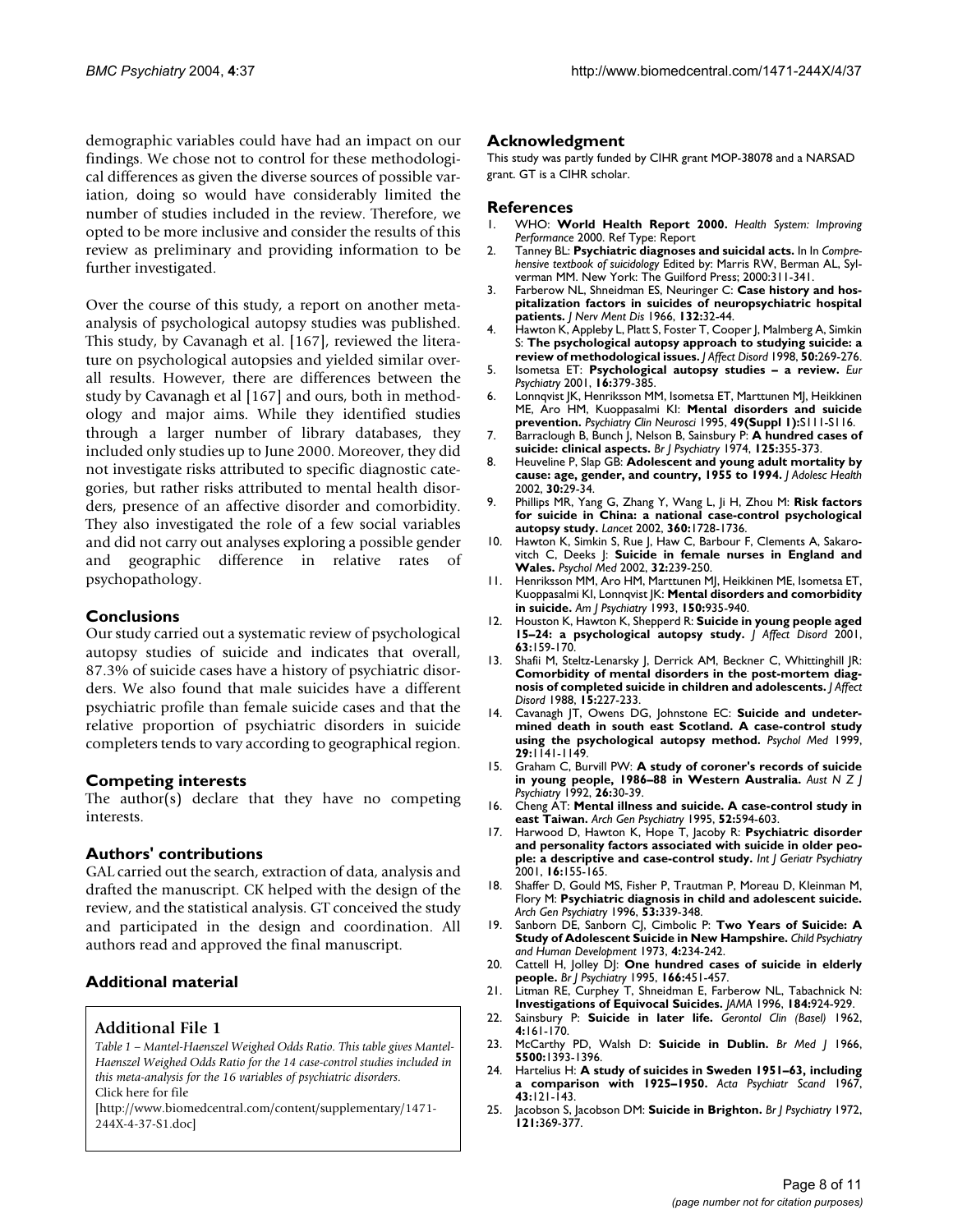- 26. Ottosson JO, Perris C: **[Multidimensional classification of men](http://www.ncbi.nlm.nih.gov/entrez/query.fcgi?cmd=Retrieve&db=PubMed&dopt=Abstract&list_uids=4715856)[tal disorders.](http://www.ncbi.nlm.nih.gov/entrez/query.fcgi?cmd=Retrieve&db=PubMed&dopt=Abstract&list_uids=4715856)** *Psychol Med* 1973, **3:**238-243.
- 27. Amir M: **[Suicide among minors in Israel.](http://www.ncbi.nlm.nih.gov/entrez/query.fcgi?cmd=Retrieve&db=PubMed&dopt=Abstract&list_uids=4520333)** *Isr Ann Psychiatr Relat Discip* 1973, **11:**219-269.
- 28. Dizmang LH, Watson J, May PA, Bopp J: **[Adolescent suicide at an](http://www.ncbi.nlm.nih.gov/entrez/query.fcgi?cmd=Retrieve&db=PubMed&dopt=Abstract&list_uids=4809584) [Indian reservation.](http://www.ncbi.nlm.nih.gov/entrez/query.fcgi?cmd=Retrieve&db=PubMed&dopt=Abstract&list_uids=4809584)** *Am J Orthopsychiatry* 1974, **44:**43-49.
- 29. Miller JP: **[Suicide and adolescence.](http://www.ncbi.nlm.nih.gov/entrez/query.fcgi?cmd=Retrieve&db=PubMed&dopt=Abstract&list_uids=1124679)** *Adolescence* 1975, **10:**11-24.
- 30. Bagley C, Jacobson S, Rehin A: **[Completed suicide: a taxonomic](http://www.ncbi.nlm.nih.gov/entrez/query.fcgi?cmd=Retrieve&db=PubMed&dopt=Abstract&list_uids=996203) [analysis of clinical and social data.](http://www.ncbi.nlm.nih.gov/entrez/query.fcgi?cmd=Retrieve&db=PubMed&dopt=Abstract&list_uids=996203)** *Psychol Med* 1976, **6:**429-438.
- 31. Pitts FN Jr, Schuller AB, Rich CL, Pitts AF: **[Suicide among U.S.](http://www.ncbi.nlm.nih.gov/entrez/query.fcgi?cmd=Retrieve&db=PubMed&dopt=Abstract&list_uids=434249) [women physicians, 1967–1972.](http://www.ncbi.nlm.nih.gov/entrez/query.fcgi?cmd=Retrieve&db=PubMed&dopt=Abstract&list_uids=434249)** *Am J Psychiatry* 1979, **136:**694-696.
- 32. Hagnell O, Rorsman B: **[Suicide in the Lundby study: a controlled](http://www.ncbi.nlm.nih.gov/entrez/query.fcgi?cmd=Retrieve&db=PubMed&dopt=Abstract&list_uids=7443006) [prospective investigation of stressful life events.](http://www.ncbi.nlm.nih.gov/entrez/query.fcgi?cmd=Retrieve&db=PubMed&dopt=Abstract&list_uids=7443006)** *Neuropsychobiology* 1980, **6:**319-332.
- 33. Hegde RS: **Suicide in rural Communities.** *Ind J Psychiatry* 1980, **22:**368-370.
- 34. Bourque LB, Kraus JF, Cosand BJ: **[Attributes of suicide in](http://www.ncbi.nlm.nih.gov/entrez/query.fcgi?cmd=Retrieve&db=PubMed&dopt=Abstract&list_uids=6659008) [females.](http://www.ncbi.nlm.nih.gov/entrez/query.fcgi?cmd=Retrieve&db=PubMed&dopt=Abstract&list_uids=6659008)** *Suicide Life Threat Behav* 1983, **13:**123-138.
- 35. Shafii M, Carrigan S, Whittinghill JR, Derrick A: **[Psychological](http://www.ncbi.nlm.nih.gov/entrez/query.fcgi?cmd=Retrieve&db=PubMed&dopt=Abstract&list_uids=4025622) [autopsy of completed suicide in children and adolescents.](http://www.ncbi.nlm.nih.gov/entrez/query.fcgi?cmd=Retrieve&db=PubMed&dopt=Abstract&list_uids=4025622)** *Am J Psychiatry* 1985, **142:**1061-1064.
- 36. Angst J, Clayton P: **[Premorbid personality of depressive, bipo](http://www.ncbi.nlm.nih.gov/entrez/query.fcgi?cmd=Retrieve&db=PubMed&dopt=Abstract&list_uids=3780193)[lar, and schizophrenic patients with special reference to sui](http://www.ncbi.nlm.nih.gov/entrez/query.fcgi?cmd=Retrieve&db=PubMed&dopt=Abstract&list_uids=3780193)[cidal issues.](http://www.ncbi.nlm.nih.gov/entrez/query.fcgi?cmd=Retrieve&db=PubMed&dopt=Abstract&list_uids=3780193)** *Compr Psychiatry* 1986, **27:**511-532.
- 37. Beratis S: **[Suicide in southwestern Greece 1979–1984.](http://www.ncbi.nlm.nih.gov/entrez/query.fcgi?cmd=Retrieve&db=PubMed&dopt=Abstract&list_uids=3812005)** *Acta Psychiatr Scand* 1986, **74:**433-439.
- 38. Lindesay J: **Trends in Self-Poisoning in the Elderly 1974–1983.** *Int J Geriatr Psychiatry* 1986, **1:**37-43.
- 39. Thompson TR: **[Childhood and adolescent suicide in Manitoba:](http://www.ncbi.nlm.nih.gov/entrez/query.fcgi?cmd=Retrieve&db=PubMed&dopt=Abstract&list_uids=3496950) [a demographic study.](http://www.ncbi.nlm.nih.gov/entrez/query.fcgi?cmd=Retrieve&db=PubMed&dopt=Abstract&list_uids=3496950)** *Can J Psychiatry* 1987, **32:**264-269.
- 40. Poteet DJ: **[Adolescent suicide. A review of 87 cases of com](http://www.ncbi.nlm.nih.gov/entrez/query.fcgi?cmd=Retrieve&db=PubMed&dopt=Abstract&list_uids=3578199)[pleted suicide in Shelby County, Tennessee.](http://www.ncbi.nlm.nih.gov/entrez/query.fcgi?cmd=Retrieve&db=PubMed&dopt=Abstract&list_uids=3578199)** *Am J Forensic Med Pathol* 1987, **8:**12-17.
- 41. Diekstra RF: **[Suicidal behavior in adolescents and young](http://www.ncbi.nlm.nih.gov/entrez/query.fcgi?cmd=Retrieve&db=PubMed&dopt=Abstract&list_uids=2786795) [adults: the international picture.](http://www.ncbi.nlm.nih.gov/entrez/query.fcgi?cmd=Retrieve&db=PubMed&dopt=Abstract&list_uids=2786795)** *Crisis* 1989, **10:**16-35.
- 42. Banerjee G, Nandi PN, Nandi S, Sarkar S, Boral GC, Ghosh A: **The vulnerability of Indian women to suicide. A field Study.** *Ind J Psychiatry* 1990, **32:**305-308.
- 43. King E, Barraclough B: **[Violent death and mental illness. A study](http://www.ncbi.nlm.nih.gov/entrez/query.fcgi?cmd=Retrieve&db=PubMed&dopt=Abstract&list_uids=2095949) [of a single catchment area over eight years.](http://www.ncbi.nlm.nih.gov/entrez/query.fcgi?cmd=Retrieve&db=PubMed&dopt=Abstract&list_uids=2095949)** *Br J Psychiatry* 1990, **156:**714-720.
- 44. Thorslund J: **[Suicide among Inuit youth in Greenland 1977–86.](http://www.ncbi.nlm.nih.gov/entrez/query.fcgi?cmd=Retrieve&db=PubMed&dopt=Abstract&list_uids=1365135)** *Arctic Med Res* 1991:299-302.
- 45. Duberstein PR, Conwell Y, Caine ED: **[Age differences in the per](http://www.ncbi.nlm.nih.gov/entrez/query.fcgi?cmd=Retrieve&db=PubMed&dopt=Abstract&list_uids=7800770)[sonality characteristics of suicide completers: preliminary](http://www.ncbi.nlm.nih.gov/entrez/query.fcgi?cmd=Retrieve&db=PubMed&dopt=Abstract&list_uids=7800770) [findings from a psychological autopsy study.](http://www.ncbi.nlm.nih.gov/entrez/query.fcgi?cmd=Retrieve&db=PubMed&dopt=Abstract&list_uids=7800770)** *Psychiatry* 1994, **57:**213-224.
- 46. Gaylord MS, Lester D: **[Suicide in the Hong Kong subway.](http://www.ncbi.nlm.nih.gov/entrez/query.fcgi?cmd=Retrieve&db=PubMed&dopt=Abstract&list_uids=8153746)** *Soc Sci Med* 1994, **38:**427-430.
- 47. McClure GMG: **[Suicide in children and adolescents in England](http://www.ncbi.nlm.nih.gov/entrez/query.fcgi?cmd=Retrieve&db=PubMed&dopt=Abstract&list_uids=7528624) [and Wales 1960–1990.](http://www.ncbi.nlm.nih.gov/entrez/query.fcgi?cmd=Retrieve&db=PubMed&dopt=Abstract&list_uids=7528624)** *Br J Psychiatry* 1994, **165:**510-514.
- 48. Rich CL, Runeson BS: **[Mental illness and youth suicide.](http://www.ncbi.nlm.nih.gov/entrez/query.fcgi?cmd=Retrieve&db=PubMed&dopt=Abstract&list_uids=7625487)** *Am J Psychiatry* 1995, **152:**1239-1240.
- 49. Arieli A, Gilat I, Aycheh S: **[Suicide among Ethiopian Jews: a sur](http://www.ncbi.nlm.nih.gov/entrez/query.fcgi?cmd=Retrieve&db=PubMed&dopt=Abstract&list_uids=8627279)[vey conducted by means of a psychological autopsy.](http://www.ncbi.nlm.nih.gov/entrez/query.fcgi?cmd=Retrieve&db=PubMed&dopt=Abstract&list_uids=8627279)** *J Nerv Ment Dis* 1996, **184:**317-319.
- 50. Grabbe L, Demi A, Camann MA, Potter L: **[The health status of eld](http://www.ncbi.nlm.nih.gov/entrez/query.fcgi?cmd=Retrieve&db=PubMed&dopt=Abstract&list_uids=9096548)[erly persons in the last year of life: a comparison of deaths by](http://www.ncbi.nlm.nih.gov/entrez/query.fcgi?cmd=Retrieve&db=PubMed&dopt=Abstract&list_uids=9096548) [suicide, injury, and natural causes.](http://www.ncbi.nlm.nih.gov/entrez/query.fcgi?cmd=Retrieve&db=PubMed&dopt=Abstract&list_uids=9096548)** *Am J Public Health* 1997, **87:**434-437.
- 51. Malmberg A, Hawton K, Simkin S: **[A study of suicide in farmers in](http://www.ncbi.nlm.nih.gov/entrez/query.fcgi?cmd=Retrieve&db=PubMed&dopt=Abstract&list_uids=9263937) [England and Wales.](http://www.ncbi.nlm.nih.gov/entrez/query.fcgi?cmd=Retrieve&db=PubMed&dopt=Abstract&list_uids=9263937)** *J Psychosom Res* 1997, **43:**107-111.
- 52. Rothberg JM: **[The Army psychological autopsy: then and now.](http://www.ncbi.nlm.nih.gov/entrez/query.fcgi?cmd=Retrieve&db=PubMed&dopt=Abstract&list_uids=9640042)** *Mil Med* 1998, **163:**427-433.
- 53. Marshall D, Soule S: **[Accidental deaths and suicides among](http://www.ncbi.nlm.nih.gov/entrez/query.fcgi?cmd=Retrieve&db=PubMed&dopt=Abstract&list_uids=10093332) [Alaska Natives, 1979–1994.](http://www.ncbi.nlm.nih.gov/entrez/query.fcgi?cmd=Retrieve&db=PubMed&dopt=Abstract&list_uids=10093332)** *Int J Circumpolar Health* 1998, **57(Suppl 1):**497-502.
- 54. Pitkala K, Isometsa ET, Henriksson MM, Lonnqvist JK: **[Elderly sui](http://www.ncbi.nlm.nih.gov/entrez/query.fcgi?cmd=Retrieve&db=PubMed&dopt=Abstract&list_uids=10937541)[cide in Finland.](http://www.ncbi.nlm.nih.gov/entrez/query.fcgi?cmd=Retrieve&db=PubMed&dopt=Abstract&list_uids=10937541)** *Int Psychogeriatr* 2000, **12:**209-220.
- 55. Di Nunno N, Costantinides F, Bernasconi P, Di Nunno C: **[Suicide by](http://www.ncbi.nlm.nih.gov/entrez/query.fcgi?cmd=Retrieve&db=PubMed&dopt=Abstract&list_uids=11444667) [hara-kiri: a series of four cases.](http://www.ncbi.nlm.nih.gov/entrez/query.fcgi?cmd=Retrieve&db=PubMed&dopt=Abstract&list_uids=11444667)** *Am J Forensic Med Pathol* 2001, **22:**68-72.
- 56. Weller EB, Weller RA: **[Suicide in youth.](http://www.ncbi.nlm.nih.gov/entrez/query.fcgi?cmd=Retrieve&db=PubMed&dopt=Abstract&list_uids=11747124)** *Depress Anxiety* 2001, **14:**155-156.
- 57. Bateman C: **[Doctor burnout silent and fatal.](http://www.ncbi.nlm.nih.gov/entrez/query.fcgi?cmd=Retrieve&db=PubMed&dopt=Abstract&list_uids=11288406)** *S Afr Med J* 2001, **91:**98-100.
- 58. Miller M: **[Geriatric suicide: the Arizona study.](http://www.ncbi.nlm.nih.gov/entrez/query.fcgi?cmd=Retrieve&db=PubMed&dopt=Abstract&list_uids=263566)** *Gerontologist* 1978, **18:**488-495.
- 59. Guze SB, Robins E: **[Suicide and primary affective disorders.](http://www.ncbi.nlm.nih.gov/entrez/query.fcgi?cmd=Retrieve&db=PubMed&dopt=Abstract&list_uids=5481206)** *Br J Psychiatry* 1970, **117:**437-438.
- 60. Sainsbury P: **[Clinical aspects of suicide and its prevention.](http://www.ncbi.nlm.nih.gov/entrez/query.fcgi?cmd=Retrieve&db=PubMed&dopt=Abstract&list_uids=638293)** *Br J Hosp Med* 1978, **19:**156-162.
- 61. Shaffer D, Fisher P: **[The epidemiology of suicide in children and](http://www.ncbi.nlm.nih.gov/entrez/query.fcgi?cmd=Retrieve&db=PubMed&dopt=Abstract&list_uids=7310021) [young adolescents.](http://www.ncbi.nlm.nih.gov/entrez/query.fcgi?cmd=Retrieve&db=PubMed&dopt=Abstract&list_uids=7310021)** *J Am Acad Child Psychiatry* 1981, **20:**545-565.
- 62. Carlson GA, Miller DC: **[Suicide, affective disorder, and women](http://www.ncbi.nlm.nih.gov/entrez/query.fcgi?cmd=Retrieve&db=PubMed&dopt=Abstract&list_uids=7294189) [physicians.](http://www.ncbi.nlm.nih.gov/entrez/query.fcgi?cmd=Retrieve&db=PubMed&dopt=Abstract&list_uids=7294189)** *Am J Psychiatry* 1981, **138:**1330-1335.
- 63. Spellman A, Heyne B: **[Suicide? Accident? Predictable? Avoida](http://www.ncbi.nlm.nih.gov/entrez/query.fcgi?cmd=Retrieve&db=PubMed&dopt=Abstract&list_uids=2813651)[ble? The psychological autopsy in jail suicides.](http://www.ncbi.nlm.nih.gov/entrez/query.fcgi?cmd=Retrieve&db=PubMed&dopt=Abstract&list_uids=2813651)** *Psychiatr Q* 1989, **60:**173-183.
- 64. Seager CP, Flood RA: **[Suicide in Bristol.](http://www.ncbi.nlm.nih.gov/entrez/query.fcgi?cmd=Retrieve&db=PubMed&dopt=Abstract&list_uids=5833604)** *Br J Psychiatry* 1965, **111:**919-932.
- 65. Hoberman HM, Garfinkel BD: **[Completed suicide in children and](http://www.ncbi.nlm.nih.gov/entrez/query.fcgi?cmd=Retrieve&db=PubMed&dopt=Abstract&list_uids=3198553) [adolescents.](http://www.ncbi.nlm.nih.gov/entrez/query.fcgi?cmd=Retrieve&db=PubMed&dopt=Abstract&list_uids=3198553)** *J Am Acad Child Adolesc Psychiatry* 1988, **27:**689-695.
- 66. Krupinski J, Polke P, Stoller A: **[Psychiatric Disturbances in](http://www.ncbi.nlm.nih.gov/entrez/query.fcgi?cmd=Retrieve&db=PubMed&dopt=Abstract&list_uids=5852205) [Attenpted and Completed Suicides in Victoria During 1963.](http://www.ncbi.nlm.nih.gov/entrez/query.fcgi?cmd=Retrieve&db=PubMed&dopt=Abstract&list_uids=5852205)** *Med J Aust* 1965, **2:**773-778.
- 67. Edwards JE, Whitlock FA: **[Suicide and attempted suicide in Bris](http://www.ncbi.nlm.nih.gov/entrez/query.fcgi?cmd=Retrieve&db=PubMed&dopt=Abstract&list_uids=5654810)[bane. 1.](http://www.ncbi.nlm.nih.gov/entrez/query.fcgi?cmd=Retrieve&db=PubMed&dopt=Abstract&list_uids=5654810)** *Med J Aust* 1968, **1:**932-938.
- 68. Flood RA, Seager CP: **[A Retrospective Examination of Psychi](http://www.ncbi.nlm.nih.gov/entrez/query.fcgi?cmd=Retrieve&db=PubMed&dopt=Abstract&list_uids=5656263)[atric Case Records of Patients who subsequently Commit](http://www.ncbi.nlm.nih.gov/entrez/query.fcgi?cmd=Retrieve&db=PubMed&dopt=Abstract&list_uids=5656263)[ted Suicide.](http://www.ncbi.nlm.nih.gov/entrez/query.fcgi?cmd=Retrieve&db=PubMed&dopt=Abstract&list_uids=5656263)** *Br J Psychiatry* 1968, **114:**443-450.
- 69. Rorsman B, Hagnell O, Lanke J: **[Mortality psychiatric specialist](http://www.ncbi.nlm.nih.gov/entrez/query.fcgi?cmd=Retrieve&db=PubMed&dopt=Abstract&list_uids=6888706) [care in the Lundby study. Age-standardized death rates in](http://www.ncbi.nlm.nih.gov/entrez/query.fcgi?cmd=Retrieve&db=PubMed&dopt=Abstract&list_uids=6888706) different forms of psychiatric services in a total population [investigated during a 25-year period.](http://www.ncbi.nlm.nih.gov/entrez/query.fcgi?cmd=Retrieve&db=PubMed&dopt=Abstract&list_uids=6888706)** *Neuropsychobiology* 1983, **9:**2-8.
- 70. Lindekilde K, Wang AG: **[Train suicide in the county of Fyn](http://www.ncbi.nlm.nih.gov/entrez/query.fcgi?cmd=Retrieve&db=PubMed&dopt=Abstract&list_uids=3876689) [1979–82.](http://www.ncbi.nlm.nih.gov/entrez/query.fcgi?cmd=Retrieve&db=PubMed&dopt=Abstract&list_uids=3876689)** *Acta Psychiatr Scand* 1985, **72:**150-154.
- 71. Babigian HM, Lehman A, Reed S: **[Suicide in psychiatric and non](http://www.ncbi.nlm.nih.gov/entrez/query.fcgi?cmd=Retrieve&db=PubMed&dopt=Abstract&list_uids=3825563)[psychiatric populations.](http://www.ncbi.nlm.nih.gov/entrez/query.fcgi?cmd=Retrieve&db=PubMed&dopt=Abstract&list_uids=3825563)** *Acta Psychiatr Belg* 1986, **86:**528-532.
- 72. Conwell Y, Rotenberg M, Caine ED: **[Completed suicide at age 50](http://www.ncbi.nlm.nih.gov/entrez/query.fcgi?cmd=Retrieve&db=PubMed&dopt=Abstract&list_uids=2358625) [and over.](http://www.ncbi.nlm.nih.gov/entrez/query.fcgi?cmd=Retrieve&db=PubMed&dopt=Abstract&list_uids=2358625)** *J Am Geriatr Soc* 1990, **38:**640-644.
- 73. Kettl P, Bixler EO: **[Alcohol and suicide in Alaska Natives.](http://www.ncbi.nlm.nih.gov/entrez/query.fcgi?cmd=Retrieve&db=PubMed&dopt=Abstract&list_uids=8130312)** *Am Indian Alsk Native Ment Health Res* 1993, **5:**34-45.
- 74. Milne S, Matthews K, Ashcroft GW: **[Suicide in Scotland 1988–](http://www.ncbi.nlm.nih.gov/entrez/query.fcgi?cmd=Retrieve&db=PubMed&dopt=Abstract&list_uids=7804672) [1989. Psychiatric and physical morbidity according to pri](http://www.ncbi.nlm.nih.gov/entrez/query.fcgi?cmd=Retrieve&db=PubMed&dopt=Abstract&list_uids=7804672)[mary care case notes.](http://www.ncbi.nlm.nih.gov/entrez/query.fcgi?cmd=Retrieve&db=PubMed&dopt=Abstract&list_uids=7804672)** *Br J Psychiatry* 1994, **165:**541-544.
- 75. Harris MR, Holman J, Bates AA, DeLima Z, Howard ES, Ivanenko A, Lunsford RJ, James WA, el Mallakh RS: **[Completed suicides and](http://www.ncbi.nlm.nih.gov/entrez/query.fcgi?cmd=Retrieve&db=PubMed&dopt=Abstract&list_uids=10835836)** emergency psychiatric evaluations: **[experience.](http://www.ncbi.nlm.nih.gov/entrez/query.fcgi?cmd=Retrieve&db=PubMed&dopt=Abstract&list_uids=10835836)** *J Ky Med Assoc* 2000, **98:**210-212.
- 76. Mortensen PB, Agerbo E, Erikson T, Qin P, Westergaard-Nielsen N: **[Psychiatric illness and risk factors for suicide in Denmark.](http://www.ncbi.nlm.nih.gov/entrez/query.fcgi?cmd=Retrieve&db=PubMed&dopt=Abstract&list_uids=10615884)** *Lancet* 2000, **355:**9-12.
- 77. He XY, Felthous AR, Holzer CE III, Nathan P, Veasey S: **[Factors in](http://www.ncbi.nlm.nih.gov/entrez/query.fcgi?cmd=Retrieve&db=PubMed&dopt=Abstract&list_uids=11451074) [prison suicide: one year study in Texas.](http://www.ncbi.nlm.nih.gov/entrez/query.fcgi?cmd=Retrieve&db=PubMed&dopt=Abstract&list_uids=11451074)** *J Forensic Sci* 2001, **46:**896-901.
- 78. Boothroyd LJ, Kirmayer LJ, Spreng S, Malus M, Hodgins S: **[Com](http://www.ncbi.nlm.nih.gov/entrez/query.fcgi?cmd=Retrieve&db=PubMed&dopt=Abstract&list_uids=11584562)[pleted suicides among the Inuit of northern Quebec, 1982–](http://www.ncbi.nlm.nih.gov/entrez/query.fcgi?cmd=Retrieve&db=PubMed&dopt=Abstract&list_uids=11584562) [1996: a case-control study.](http://www.ncbi.nlm.nih.gov/entrez/query.fcgi?cmd=Retrieve&db=PubMed&dopt=Abstract&list_uids=11584562)** *CMAJ* 2001, **165:**749-755.
- 79. Schmidt P, Müller R, Dettmeyer D, Madea B: **[Suicide in children,](http://www.ncbi.nlm.nih.gov/entrez/query.fcgi?cmd=Retrieve&db=PubMed&dopt=Abstract&list_uids=12175945) [adolescents and young adults.](http://www.ncbi.nlm.nih.gov/entrez/query.fcgi?cmd=Retrieve&db=PubMed&dopt=Abstract&list_uids=12175945)** *Forensic Science International* 2002, **127:**161-167.
- 80. Beskow J: **[Suicide in mental disorder in Swedish men.](http://www.ncbi.nlm.nih.gov/entrez/query.fcgi?cmd=Retrieve&db=PubMed&dopt=Abstract&list_uids=286500)** *Acta Psychiatr Scand Suppl* 1979:1-138.
- 81. Nuttall EA, Evenson RC, Cho DW: **[A comparison of suicide and](http://www.ncbi.nlm.nih.gov/entrez/query.fcgi?cmd=Retrieve&db=PubMed&dopt=Abstract&list_uids=7210103) [undetermined deaths in psychiatric patients.](http://www.ncbi.nlm.nih.gov/entrez/query.fcgi?cmd=Retrieve&db=PubMed&dopt=Abstract&list_uids=7210103)** *Suicide Life Threat Behav* 1980, **10:**167-174.
- 82. Rorsman B, Hagnell O, Lanke J: **[Mortality and hidden mental dis](http://www.ncbi.nlm.nih.gov/entrez/query.fcgi?cmd=Retrieve&db=PubMed&dopt=Abstract&list_uids=6674830)[order in the Lundby Study. Age-standardized death rates](http://www.ncbi.nlm.nih.gov/entrez/query.fcgi?cmd=Retrieve&db=PubMed&dopt=Abstract&list_uids=6674830) among mentally ill 'non-patients' in a total population [observed during a 25-year period.](http://www.ncbi.nlm.nih.gov/entrez/query.fcgi?cmd=Retrieve&db=PubMed&dopt=Abstract&list_uids=6674830)** *Neuropsychobiology* 1983, **10:**83-89.
- 83. Winokur G, Black DW: **[Psychiatric and medical diagnoses as](http://www.ncbi.nlm.nih.gov/entrez/query.fcgi?cmd=Retrieve&db=PubMed&dopt=Abstract&list_uids=3812790) [risk factors for mortality in psychiatric patients: a case-con](http://www.ncbi.nlm.nih.gov/entrez/query.fcgi?cmd=Retrieve&db=PubMed&dopt=Abstract&list_uids=3812790)[trol study.](http://www.ncbi.nlm.nih.gov/entrez/query.fcgi?cmd=Retrieve&db=PubMed&dopt=Abstract&list_uids=3812790)** *Am J Psychiatry* 1987, **144:**208-211.
- 84. Cullberg J, Wasserman D, Stefansson CG: **[Who commits suicide](http://www.ncbi.nlm.nih.gov/entrez/query.fcgi?cmd=Retrieve&db=PubMed&dopt=Abstract&list_uids=3407429) [after a suicide attempt? An 8 to 10 year follow up in a subur](http://www.ncbi.nlm.nih.gov/entrez/query.fcgi?cmd=Retrieve&db=PubMed&dopt=Abstract&list_uids=3407429)[ban catchment area.](http://www.ncbi.nlm.nih.gov/entrez/query.fcgi?cmd=Retrieve&db=PubMed&dopt=Abstract&list_uids=3407429)** *Acta Psychiatr Scand* 1988, **77:**598-603.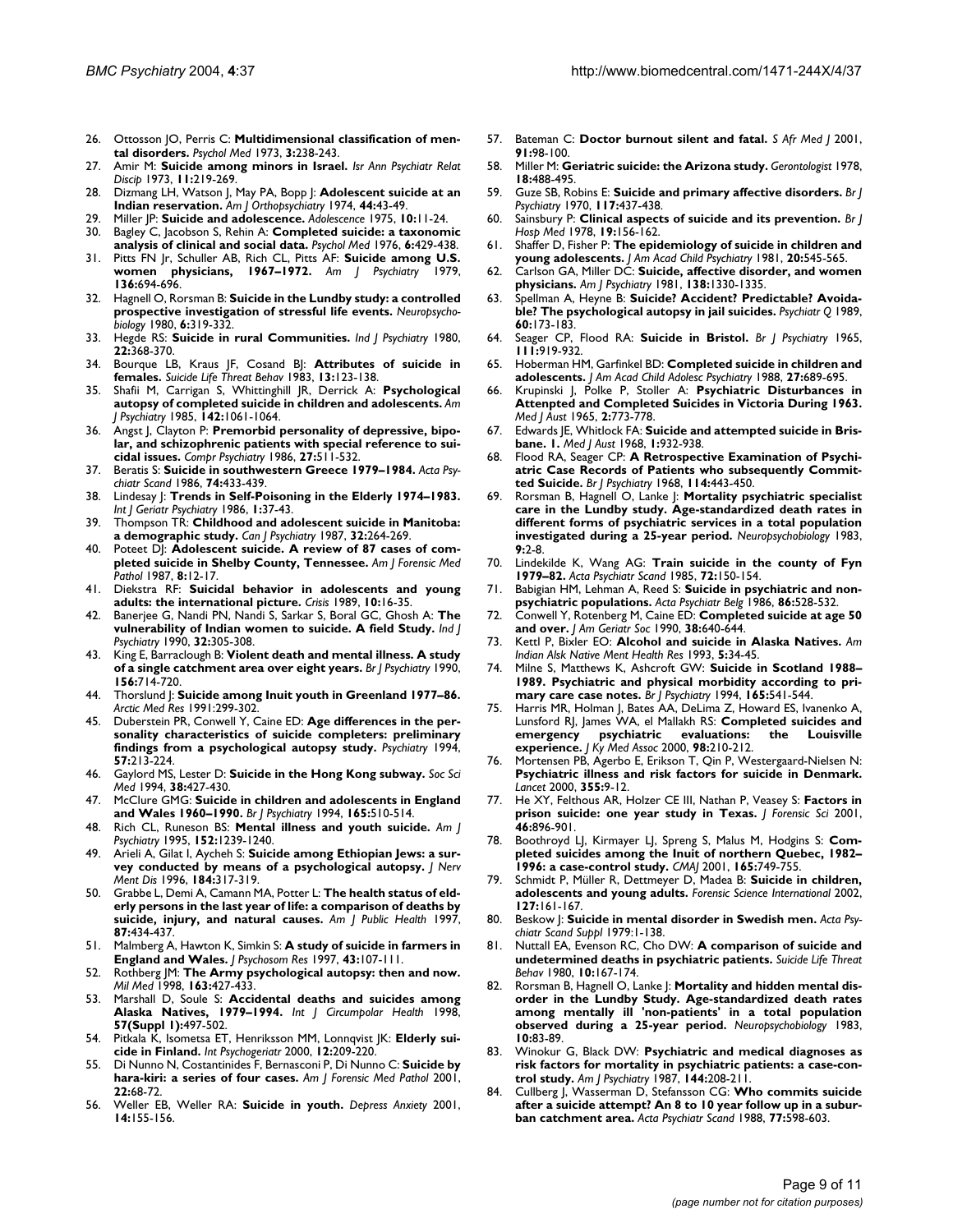- 85. Vogel R, Wolfersdorf M: **[Suicide and mental illness in the](http://www.ncbi.nlm.nih.gov/entrez/query.fcgi?cmd=Retrieve&db=PubMed&dopt=Abstract&list_uids=2678211) [elderly.](http://www.ncbi.nlm.nih.gov/entrez/query.fcgi?cmd=Retrieve&db=PubMed&dopt=Abstract&list_uids=2678211)** *Psychopathology* 1989, **22:**202-207.
- 86. Allebeck P, Allgulander C: **[Psychiatric diagnoses as predictors of](http://www.ncbi.nlm.nih.gov/entrez/query.fcgi?cmd=Retrieve&db=PubMed&dopt=Abstract&list_uids=2245261) [suicide. A comparison of diagnoses at conscription and in](http://www.ncbi.nlm.nih.gov/entrez/query.fcgi?cmd=Retrieve&db=PubMed&dopt=Abstract&list_uids=2245261) [psychiatric care in a cohort of 50,465 young men.](http://www.ncbi.nlm.nih.gov/entrez/query.fcgi?cmd=Retrieve&db=PubMed&dopt=Abstract&list_uids=2245261)** *Br J Psychiatry* 1990, **157:**339-344.
- 87. Allebeck P, Allgulander C: **[Suicide among young men: psychiat](http://www.ncbi.nlm.nih.gov/entrez/query.fcgi?cmd=Retrieve&db=PubMed&dopt=Abstract&list_uids=2378251)[ric illness, deviant behaviour and substance abuse.](http://www.ncbi.nlm.nih.gov/entrez/query.fcgi?cmd=Retrieve&db=PubMed&dopt=Abstract&list_uids=2378251)** *Acta Psychiatr Scand* 1990, **81:**565-570.
- 88. Chandrasena R, Beddage V, Fernando ML: **[Suicide among immi](http://www.ncbi.nlm.nih.gov/entrez/query.fcgi?cmd=Retrieve&db=PubMed&dopt=Abstract&list_uids=1756350)[grant psychiatric patients in Canada.](http://www.ncbi.nlm.nih.gov/entrez/query.fcgi?cmd=Retrieve&db=PubMed&dopt=Abstract&list_uids=1756350)** *Br J Psychiatry* 1991, **159:**707-709.
- 89. Marcus P, Alcabes P: **[Characteristics of suicides by inmates in](http://www.ncbi.nlm.nih.gov/entrez/query.fcgi?cmd=Retrieve&db=PubMed&dopt=Abstract&list_uids=8444437) [an urban jail.](http://www.ncbi.nlm.nih.gov/entrez/query.fcgi?cmd=Retrieve&db=PubMed&dopt=Abstract&list_uids=8444437)** *Hosp Community Psychiatry* 1993, **44:**256-261.
- 90. Ramsay L, Gray C, White T: **[A review of suicide within the State](http://www.ncbi.nlm.nih.gov/entrez/query.fcgi?cmd=Retrieve&db=PubMed&dopt=Abstract&list_uids=11368404) [Hospital, Carstairs 1972–1996.](http://www.ncbi.nlm.nih.gov/entrez/query.fcgi?cmd=Retrieve&db=PubMed&dopt=Abstract&list_uids=11368404)** *Med Sci Law* 2001, **41:**97-101.
- 91. Powell J, Geddes J, Deeks J, Goldacre M, Hawton K: **[Suicide in psy](http://www.ncbi.nlm.nih.gov/entrez/query.fcgi?cmd=Retrieve&db=PubMed&dopt=Abstract&list_uids=10755075)[chiatric hospital in-patients. Risk factors and their predictive](http://www.ncbi.nlm.nih.gov/entrez/query.fcgi?cmd=Retrieve&db=PubMed&dopt=Abstract&list_uids=10755075) [power.](http://www.ncbi.nlm.nih.gov/entrez/query.fcgi?cmd=Retrieve&db=PubMed&dopt=Abstract&list_uids=10755075)** *Br J Psychiatry* 2000, **176:**266-272.
- 92. Proulx F, Lesage AD, Grunberg F: **[One hundred in-patient](http://www.ncbi.nlm.nih.gov/entrez/query.fcgi?cmd=Retrieve&db=PubMed&dopt=Abstract&list_uids=9337978) [suicides.](http://www.ncbi.nlm.nih.gov/entrez/query.fcgi?cmd=Retrieve&db=PubMed&dopt=Abstract&list_uids=9337978)** *Br J Psychiatry* 1997, **171:**247-250.
- 93. Dennehy JA, Appleby L, Thomas CS, Faragher EB: **[Case-control](http://www.ncbi.nlm.nih.gov/entrez/query.fcgi?cmd=Retrieve&db=PubMed&dopt=Abstract&list_uids=8664668) [study of suicide by discharged psychiatric patients.](http://www.ncbi.nlm.nih.gov/entrez/query.fcgi?cmd=Retrieve&db=PubMed&dopt=Abstract&list_uids=8664668)** *BMJ* 1996, **312:**1580.
- 94. Shaffer D: **[Suicide in childhood and early adolescence.](http://www.ncbi.nlm.nih.gov/entrez/query.fcgi?cmd=Retrieve&db=PubMed&dopt=Abstract&list_uids=4459418)** *J Child Psychol Psychiatry* 1974, **15:**275-291.
- 95. Kraft DP, Babigian HM: **[Suicide by persons with and without](http://www.ncbi.nlm.nih.gov/entrez/query.fcgi?cmd=Retrieve&db=PubMed&dopt=Abstract&list_uids=1252097) [psychiatric contacts.](http://www.ncbi.nlm.nih.gov/entrez/query.fcgi?cmd=Retrieve&db=PubMed&dopt=Abstract&list_uids=1252097)** *Arch Gen Psychiatry* 1976, **33:**209-215.
- 96. Miller M: **[A psychological autopsy of a geriatric suicide.](http://www.ncbi.nlm.nih.gov/entrez/query.fcgi?cmd=Retrieve&db=PubMed&dopt=Abstract&list_uids=608940)** *J Geriatr Psychiatry* 1977, **10:**229-242.
- 97. Hagnell O, Rorsman B: **[Suicide in the Lundby study: a compar](http://www.ncbi.nlm.nih.gov/entrez/query.fcgi?cmd=Retrieve&db=PubMed&dopt=Abstract&list_uids=431800)[ative investigation of clinical aspects.](http://www.ncbi.nlm.nih.gov/entrez/query.fcgi?cmd=Retrieve&db=PubMed&dopt=Abstract&list_uids=431800)** *Neuropsychobiology* 1979, **5:**61-73.
- 98. Rich CL, Fowler RC, Young D, Blenkush M: **[San Diego suicide](http://www.ncbi.nlm.nih.gov/entrez/query.fcgi?cmd=Retrieve&db=PubMed&dopt=Abstract&list_uids=3798521) [study: comparison of gay to straight males.](http://www.ncbi.nlm.nih.gov/entrez/query.fcgi?cmd=Retrieve&db=PubMed&dopt=Abstract&list_uids=3798521)** *Suicide Life Threat Behav* 1986, **16:**448-457.
- 99. Rich CL, Ricketts JE, Fowler RC, Young D: **[Some differences](http://www.ncbi.nlm.nih.gov/entrez/query.fcgi?cmd=Retrieve&db=PubMed&dopt=Abstract&list_uids=3369559) [between men and women who commit suicide.](http://www.ncbi.nlm.nih.gov/entrez/query.fcgi?cmd=Retrieve&db=PubMed&dopt=Abstract&list_uids=3369559)** *Am J Psychiatry* 1988, **145:**718-722.
- 100. Brent DA, Perper JA, Goldstein CE, Kolko DJ, Allan MJ, Allman CJ, Zelenak JP: **[Risk factors for adolescent suicide. A comparison](http://www.ncbi.nlm.nih.gov/entrez/query.fcgi?cmd=Retrieve&db=PubMed&dopt=Abstract&list_uids=3377645) [of adolescent suicide victims with suicidal inpatients.](http://www.ncbi.nlm.nih.gov/entrez/query.fcgi?cmd=Retrieve&db=PubMed&dopt=Abstract&list_uids=3377645)** *Arch Gen Psychiatry* 1988, **45:**581-588.
- 101. Rothberg JM, Fagan J, Shaw J: **[Suicides in United States Army](http://www.ncbi.nlm.nih.gov/entrez/query.fcgi?cmd=Retrieve&db=PubMed&dopt=Abstract&list_uids=2122283) [Personnel, 1985–1986.](http://www.ncbi.nlm.nih.gov/entrez/query.fcgi?cmd=Retrieve&db=PubMed&dopt=Abstract&list_uids=2122283)** *Mil Med* 1990, **155:**452-456.
- 102. Thorslund J: **[Inuit suicides in Greenland.](http://www.ncbi.nlm.nih.gov/entrez/query.fcgi?cmd=Retrieve&db=PubMed&dopt=Abstract&list_uids=2317242)** *Arctic Med Res* 1990, **49:**25-33.
- 103. Conwell Y, Caine ED, Olsen K: **[Suicide and cancer in late life.](http://www.ncbi.nlm.nih.gov/entrez/query.fcgi?cmd=Retrieve&db=PubMed&dopt=Abstract&list_uids=2276727)** *Hosp Community Psychiatry* 1990, **41:**1334-1339.
- 104. Rich CL, Sherman M, Fowler RC: **[San Diego Suicide Study: the](http://www.ncbi.nlm.nih.gov/entrez/query.fcgi?cmd=Retrieve&db=PubMed&dopt=Abstract&list_uids=2275442) [adolescents.](http://www.ncbi.nlm.nih.gov/entrez/query.fcgi?cmd=Retrieve&db=PubMed&dopt=Abstract&list_uids=2275442)** *Adolescence* 1990, **25:**855-865.
- 105. Conwell Y, Olsen K, Caine ED, Flannery C: **[Suicide in later life:](http://www.ncbi.nlm.nih.gov/entrez/query.fcgi?cmd=Retrieve&db=PubMed&dopt=Abstract&list_uids=1863707) [psychological autopsy findings.](http://www.ncbi.nlm.nih.gov/entrez/query.fcgi?cmd=Retrieve&db=PubMed&dopt=Abstract&list_uids=1863707)** *Int Psychogeriatr* 1991, **3:**59-66.
- 106. Carlson GA, Rich CL, Grayson P, Fowler RC: **[Secular trends in](http://www.ncbi.nlm.nih.gov/entrez/query.fcgi?cmd=Retrieve&db=PubMed&dopt=Abstract&list_uids=1827640) [psychiatric diagnoses of suicide victims.](http://www.ncbi.nlm.nih.gov/entrez/query.fcgi?cmd=Retrieve&db=PubMed&dopt=Abstract&list_uids=1827640)** *J Affect Disord* 1991, **21:**127-132.
- 107. Marttunen MJ, Aro HM, Henriksson MM, Lonnqvist JK: **[Mental dis](http://www.ncbi.nlm.nih.gov/entrez/query.fcgi?cmd=Retrieve&db=PubMed&dopt=Abstract&list_uids=1929774)[orders in adolescent suicide. DSM-III-R axes I and II diag](http://www.ncbi.nlm.nih.gov/entrez/query.fcgi?cmd=Retrieve&db=PubMed&dopt=Abstract&list_uids=1929774)[noses in suicides among 13- to 19-year-olds in Finland.](http://www.ncbi.nlm.nih.gov/entrez/query.fcgi?cmd=Retrieve&db=PubMed&dopt=Abstract&list_uids=1929774)** *Arch Gen Psychiatry* 1991, **48:**834-839.
- 108. Runeson B, Beskow J: [Borderline personality disorder in young](http://www.ncbi.nlm.nih.gov/entrez/query.fcgi?cmd=Retrieve&db=PubMed&dopt=Abstract&list_uids=1997663) **[Swedish suicides.](http://www.ncbi.nlm.nih.gov/entrez/query.fcgi?cmd=Retrieve&db=PubMed&dopt=Abstract&list_uids=1997663)** *J Nerv Ment Dis* 1991, **179:**153-156.
- 109. Brent DA, Perper JA, Moritz G, Allman C, Friend A, Roth C, Schweers J, Balach L, Baugher M: **[Psychiatric risk factors for ado](http://www.ncbi.nlm.nih.gov/entrez/query.fcgi?cmd=Retrieve&db=PubMed&dopt=Abstract&list_uids=8496115)[lescent suicide: a case-control study.](http://www.ncbi.nlm.nih.gov/entrez/query.fcgi?cmd=Retrieve&db=PubMed&dopt=Abstract&list_uids=8496115)** *J Am Acad Child Adolesc Psychiatry* 1993, **32:**521-529.
- 110. King EA, Barraclough BM: **[Suicide.](http://www.ncbi.nlm.nih.gov/entrez/query.fcgi?cmd=Retrieve&db=PubMed&dopt=Abstract&list_uids=8103850)** *Lancet* 1993, **342:**744-745.
- 111. Marttunen MJ, Henriksson MM, Aro HM, Heikkinen ME, Isometsa ET, Lonnqvist JK: **[Suicide among female adolescents: characteris](http://www.ncbi.nlm.nih.gov/entrez/query.fcgi?cmd=Retrieve&db=PubMed&dopt=Abstract&list_uids=7592267)[tics and comparison with males in the age group 13 to 22](http://www.ncbi.nlm.nih.gov/entrez/query.fcgi?cmd=Retrieve&db=PubMed&dopt=Abstract&list_uids=7592267) [years.](http://www.ncbi.nlm.nih.gov/entrez/query.fcgi?cmd=Retrieve&db=PubMed&dopt=Abstract&list_uids=7592267)** *J Am Acad Child Adolesc Psychiatry* 1995, **34:**1297-1307.
- 112. Henriksson MM, Marttunen MJ, Isometsa ET, Heikkinen ME, Aro HM, Kuoppasalmi KI, Lonnqvist JK: **[Mental disorders in elderly](http://www.ncbi.nlm.nih.gov/entrez/query.fcgi?cmd=Retrieve&db=PubMed&dopt=Abstract&list_uids=8829433) [suicide.](http://www.ncbi.nlm.nih.gov/entrez/query.fcgi?cmd=Retrieve&db=PubMed&dopt=Abstract&list_uids=8829433)** *Int Psychogeriatr* 1995, **7:**275-286.
- 113. Henriksson MM, Isometsa ET, Hietanen PS, Aro HM, Lonnqvist JK: **[Mental disorders in cancer suicides.](http://www.ncbi.nlm.nih.gov/entrez/query.fcgi?cmd=Retrieve&db=PubMed&dopt=Abstract&list_uids=8988260)** *J Affect Disord* 1995, **36:**11-20.
- 114. Gould MS, Fisher P, Parides M, Flory M, Shaffer D: **[Psychosocial risk](http://www.ncbi.nlm.nih.gov/entrez/query.fcgi?cmd=Retrieve&db=PubMed&dopt=Abstract&list_uids=8956682) [factors of child and adolescent completed suicide.](http://www.ncbi.nlm.nih.gov/entrez/query.fcgi?cmd=Retrieve&db=PubMed&dopt=Abstract&list_uids=8956682)** *Arch Gen Psychiatry* 1996, **53:**1155-1162.
- 115. Isometsa E, Heikkinen M, Henriksson M, Marttunen M, Aro H, Lonnqvist J: **[Differences between urban and rural suicides.](http://www.ncbi.nlm.nih.gov/entrez/query.fcgi?cmd=Retrieve&db=PubMed&dopt=Abstract&list_uids=9150823)** *Acta Psychiatr Scand* 1997, **95:**297-305.
- 116. Marttunen M, Henriksson M, Pelkonen S, Schroderus M, Lonnqvist J: **[Suicide among military conscripts in Finland: a psychological](http://www.ncbi.nlm.nih.gov/entrez/query.fcgi?cmd=Retrieve&db=PubMed&dopt=Abstract&list_uids=9002696) [autopsy study.](http://www.ncbi.nlm.nih.gov/entrez/query.fcgi?cmd=Retrieve&db=PubMed&dopt=Abstract&list_uids=9002696)** *Mil Med* 1997, **162:**14-18.
- 117. Cheng AT, Mann AH, Chan KA: **[Personality disorder and suicide.](http://www.ncbi.nlm.nih.gov/entrez/query.fcgi?cmd=Retrieve&db=PubMed&dopt=Abstract&list_uids=9307694) [A case-control study.](http://www.ncbi.nlm.nih.gov/entrez/query.fcgi?cmd=Retrieve&db=PubMed&dopt=Abstract&list_uids=9307694)** *Br J Psychiatry* 1997, **170:**441-446.
- 118. Duberstein PR, Conwell Y, Cox C: **[Suicide in widowed persons.](http://www.ncbi.nlm.nih.gov/entrez/query.fcgi?cmd=Retrieve&db=PubMed&dopt=Abstract&list_uids=9793581) [A psychological autopsy comparison of recently and](http://www.ncbi.nlm.nih.gov/entrez/query.fcgi?cmd=Retrieve&db=PubMed&dopt=Abstract&list_uids=9793581) [remotely bereaved older subjects.](http://www.ncbi.nlm.nih.gov/entrez/query.fcgi?cmd=Retrieve&db=PubMed&dopt=Abstract&list_uids=9793581)** *Am J Geriatr Psychiatry* 1998, **6:**328-334.
- 119. Groholt B, Ekeberg O, Wichstrom L, Haldorsen T: **[Suicide among](http://www.ncbi.nlm.nih.gov/entrez/query.fcgi?cmd=Retrieve&db=PubMed&dopt=Abstract&list_uids=9585647) [children and younger and older adolescents in Norway: a](http://www.ncbi.nlm.nih.gov/entrez/query.fcgi?cmd=Retrieve&db=PubMed&dopt=Abstract&list_uids=9585647) [comparative study.](http://www.ncbi.nlm.nih.gov/entrez/query.fcgi?cmd=Retrieve&db=PubMed&dopt=Abstract&list_uids=9585647)** *J Am Acad Child Adolesc Psychiatry* 1998, **37:**473-481.
- 120. Conwell Y, Lyness JM, Duberstein P, Cox C, Seidlitz L, DiGiorgio A, Caine ED: **[Completed suicide among older patients in pri](http://www.ncbi.nlm.nih.gov/entrez/query.fcgi?cmd=Retrieve&db=PubMed&dopt=Abstract&list_uids=10642017)[mary care practices: a controlled study.](http://www.ncbi.nlm.nih.gov/entrez/query.fcgi?cmd=Retrieve&db=PubMed&dopt=Abstract&list_uids=10642017)** *J Am Geriatr Soc* 2000, **48:**23-29.
- 121. Cheng AT, Chen TH, Chen CC, Jenkins R: **[Psychosocial and psy](http://www.ncbi.nlm.nih.gov/entrez/query.fcgi?cmd=Retrieve&db=PubMed&dopt=Abstract&list_uids=11116779)[chiatric risk factors for suicide. Case-control psychological](http://www.ncbi.nlm.nih.gov/entrez/query.fcgi?cmd=Retrieve&db=PubMed&dopt=Abstract&list_uids=11116779) [autopsy study.](http://www.ncbi.nlm.nih.gov/entrez/query.fcgi?cmd=Retrieve&db=PubMed&dopt=Abstract&list_uids=11116779)** *Br J Psychiatry* 2000, **177:**360-365.
- 122. Gardner E, Bahn A, Mack M: **[Suicide and psychiatric care in the](http://www.ncbi.nlm.nih.gov/entrez/query.fcgi?cmd=Retrieve&db=PubMed&dopt=Abstract&list_uids=14159254) [aging.](http://www.ncbi.nlm.nih.gov/entrez/query.fcgi?cmd=Retrieve&db=PubMed&dopt=Abstract&list_uids=14159254)** *Arch Gen Psychiatry* 1964, **10:**547.
- 123. Venkoba Rao A, Mahendran N: **One hundred female burn cases – a study in suicidology.** *Ind J Psychiatry* 1989, **31:**43-50.
- 124. Cole DA: **[Psychopathology of adolescent suicide: hopeless](http://www.ncbi.nlm.nih.gov/entrez/query.fcgi?cmd=Retrieve&db=PubMed&dopt=Abstract&list_uids=2768660)[ness, coping beliefs, and depression.](http://www.ncbi.nlm.nih.gov/entrez/query.fcgi?cmd=Retrieve&db=PubMed&dopt=Abstract&list_uids=2768660)** *J Abnorm Psychol* 1989, **98:**248-255.
- 125. Iliev YT, Mitrev IN, Andonova SG: **[Psychopathology and psycho](http://www.ncbi.nlm.nih.gov/entrez/query.fcgi?cmd=Retrieve&db=PubMed&dopt=Abstract&list_uids=11347333)[social causes in adult deliberate self-poisoning in Plovdiv](http://www.ncbi.nlm.nih.gov/entrez/query.fcgi?cmd=Retrieve&db=PubMed&dopt=Abstract&list_uids=11347333) [region, Bulgaria.](http://www.ncbi.nlm.nih.gov/entrez/query.fcgi?cmd=Retrieve&db=PubMed&dopt=Abstract&list_uids=11347333)** *Folia Med (Plovdiv)* 2000, **42:**30-33.
- 126. Tamakoshi A, Ohno Y, Yamada T, Aoki K, Hamajima N, Wada M, Kawamura T, Wakai K, Lin SY: **[Depressive mood and suicide](http://www.ncbi.nlm.nih.gov/entrez/query.fcgi?cmd=Retrieve&db=PubMed&dopt=Abstract&list_uids=10860301) [among middle-aged workers: findings from a prospective](http://www.ncbi.nlm.nih.gov/entrez/query.fcgi?cmd=Retrieve&db=PubMed&dopt=Abstract&list_uids=10860301) [cohort study in Nagoya, Japan.](http://www.ncbi.nlm.nih.gov/entrez/query.fcgi?cmd=Retrieve&db=PubMed&dopt=Abstract&list_uids=10860301)** *J Epidemiol* 2000, **10:**173-178.
- 127. Diekstra RF, van Egmond M: **[Suicide and attempted suicide in](http://www.ncbi.nlm.nih.gov/entrez/query.fcgi?cmd=Retrieve&db=PubMed&dopt=Abstract&list_uids=2711854) [general practice, 1979–1986.](http://www.ncbi.nlm.nih.gov/entrez/query.fcgi?cmd=Retrieve&db=PubMed&dopt=Abstract&list_uids=2711854)** *Acta Psychiatr Scand* 1989, **79:**268-275.
- 128. Egeland JA, Sussex JN: **[Suicide and family loading for affective](http://www.ncbi.nlm.nih.gov/entrez/query.fcgi?cmd=Retrieve&db=PubMed&dopt=Abstract&list_uids=4021024) [disorders.](http://www.ncbi.nlm.nih.gov/entrez/query.fcgi?cmd=Retrieve&db=PubMed&dopt=Abstract&list_uids=4021024)** *JAMA* 1985, **254:**915-918.
- 129. Burvill PW: **[Suicide in Western Australia, 1967. An analysis of](http://www.ncbi.nlm.nih.gov/entrez/query.fcgi?cmd=Retrieve&db=PubMed&dopt=Abstract&list_uids=5291039) [coroners' records.](http://www.ncbi.nlm.nih.gov/entrez/query.fcgi?cmd=Retrieve&db=PubMed&dopt=Abstract&list_uids=5291039)** *Aust N Z J Psychiatry* 1971, **5:**37-44.
- 130. Cattell H: **Elderly suicide in London: an analysis of coroner's inquests.** *Int J Geriatr Psychiatry* 1988, **3:**251-261.
- 131. Chynoweth R, Tonge Jl, Armstrong J: Suicide in Brisbane a ret**[rospective psychosocial study.](http://www.ncbi.nlm.nih.gov/entrez/query.fcgi?cmd=Retrieve&db=PubMed&dopt=Abstract&list_uids=6930258)** *Aust N Z J Psychiatry* 1980, **14:**37-45.
- 132. Dorpat T, Ripley H: **[A study of suicide in the Seattle area.](http://www.ncbi.nlm.nih.gov/entrez/query.fcgi?cmd=Retrieve&db=PubMed&dopt=Abstract&list_uids=13723963)** *Comprehensive Psychiatry* 1960, **1:**349-359.
- 133. Eisele JW, Frisino J, Haglund W, Reay DT: **[Teenage suicide in King](http://www.ncbi.nlm.nih.gov/entrez/query.fcgi?cmd=Retrieve&db=PubMed&dopt=Abstract&list_uids=3673980) [County, Washington. II. Comparison with adult suicides.](http://www.ncbi.nlm.nih.gov/entrez/query.fcgi?cmd=Retrieve&db=PubMed&dopt=Abstract&list_uids=3673980)** *Am J Forensic Med Pathol* 1987, **8:**210-216.
- 134. Farberow NL, Simon MD: **[Suicides in Los Angeles and Vienna.](http://www.ncbi.nlm.nih.gov/entrez/query.fcgi?cmd=Retrieve&db=PubMed&dopt=Abstract&list_uids=4976803) [An intercultural study of two cities.](http://www.ncbi.nlm.nih.gov/entrez/query.fcgi?cmd=Retrieve&db=PubMed&dopt=Abstract&list_uids=4976803)** *Public Health Rep* 1969, **84:**389-403.
- 135. Holding TA, Barraclough BM: **[Psychiatric morbidity in a sample](http://www.ncbi.nlm.nih.gov/entrez/query.fcgi?cmd=Retrieve&db=PubMed&dopt=Abstract&list_uids=1182365) [of a London coroner's open verdicts.](http://www.ncbi.nlm.nih.gov/entrez/query.fcgi?cmd=Retrieve&db=PubMed&dopt=Abstract&list_uids=1182365)** *Br J Psychiatry* 1975, **127:**133-143.
- 136. Kelleher MJ, Keohane B, Corcoran P, Keeley HS: **[Elderly suicides in](http://www.ncbi.nlm.nih.gov/entrez/query.fcgi?cmd=Retrieve&db=PubMed&dopt=Abstract&list_uids=9105133) [Ireland.](http://www.ncbi.nlm.nih.gov/entrez/query.fcgi?cmd=Retrieve&db=PubMed&dopt=Abstract&list_uids=9105133)** *Ir Med J* 1997, **90:**72-74.
- 137. Kosky RJ, Dundas P: **[Death by hanging: implications for preven](http://www.ncbi.nlm.nih.gov/entrez/query.fcgi?cmd=Retrieve&db=PubMed&dopt=Abstract&list_uids=11037371)[tion of an important method of youth suicide.](http://www.ncbi.nlm.nih.gov/entrez/query.fcgi?cmd=Retrieve&db=PubMed&dopt=Abstract&list_uids=11037371)** *Aust N Z J Psychiatry* 2000, **34:**836-841.
- 138. Mishara BL: **[Suicide in the Montreal subway system: charac](http://www.ncbi.nlm.nih.gov/entrez/query.fcgi?cmd=Retrieve&db=PubMed&dopt=Abstract&list_uids=10500871)[teristics of the victims, antecedents, and implications for](http://www.ncbi.nlm.nih.gov/entrez/query.fcgi?cmd=Retrieve&db=PubMed&dopt=Abstract&list_uids=10500871) [prevention.](http://www.ncbi.nlm.nih.gov/entrez/query.fcgi?cmd=Retrieve&db=PubMed&dopt=Abstract&list_uids=10500871)** *Can J Psychiatry* 1999, **44:**690-696.
- 139. Robins E, Murphy GE, Wilkinson RH, Gassner S, Kayes J: **[Some clin](http://www.ncbi.nlm.nih.gov/entrez/query.fcgi?cmd=Retrieve&db=PubMed&dopt=Abstract&list_uids=13661481)[ical considerations in the prevention of suicide based on a](http://www.ncbi.nlm.nih.gov/entrez/query.fcgi?cmd=Retrieve&db=PubMed&dopt=Abstract&list_uids=13661481)**